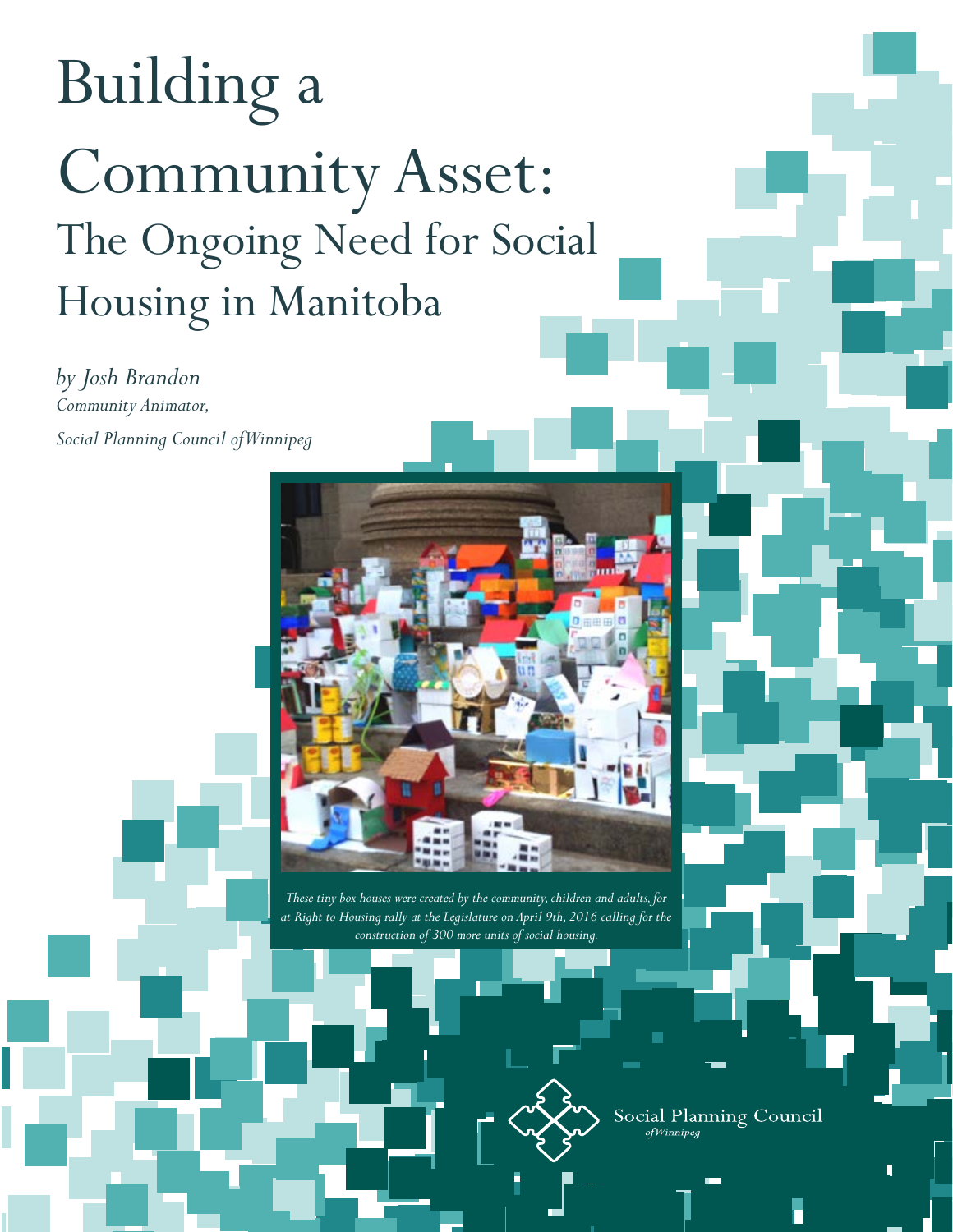Building a Community Asset: The Ongoing Need for Social Housing in Manitoba

ISBN: 1-895752-84-1

November 2016

Josh Brandon, Community Animator



Social Planning Council of Winnipeg 432 Ellice Ave Winnipeg, Manitoba R3B 1Y4

p. (204) 943-2561 e. info@spcw.ca f. (204) 942-3221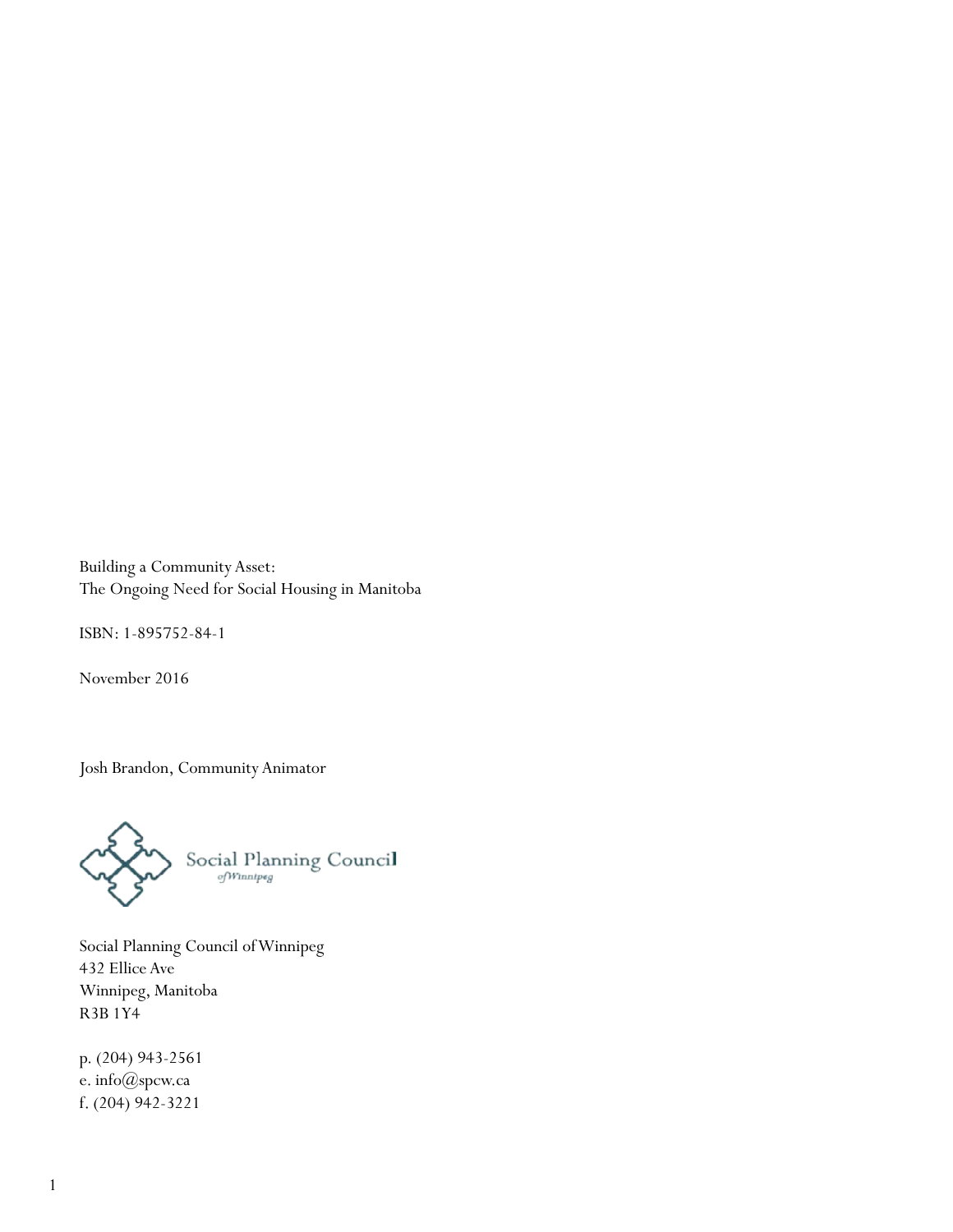

### CONTENTS

| <b>BUILDING A COMMUNITY ASSET: THE ONGOING NEED</b> |    |
|-----------------------------------------------------|----|
| FOR SOCIAL HOUSING IN MANITOBA                      | 3  |
| <b>Is THERE OVER SUPPLY OF LOW INCOME HOUSING?</b>  | 4  |
| <b>RENTAL HOUSING SUPPLY</b>                        | 6  |
| <b>CORE HOUSING NEED</b>                            | 8  |
| <b>SOCIAL HOUSING SUPPLY</b>                        | 10 |
| <b>GOOD PLACES TO LIVE</b>                          | 11 |
| <b>COSTS OF SOCIAL HOUSING</b>                      | 14 |
| <b>MAKING THE RIGHT INVESTMENTS</b>                 | 18 |
| <b>CONCLUSION</b>                                   | 19 |
| <b>REFERENCES</b>                                   | 21 |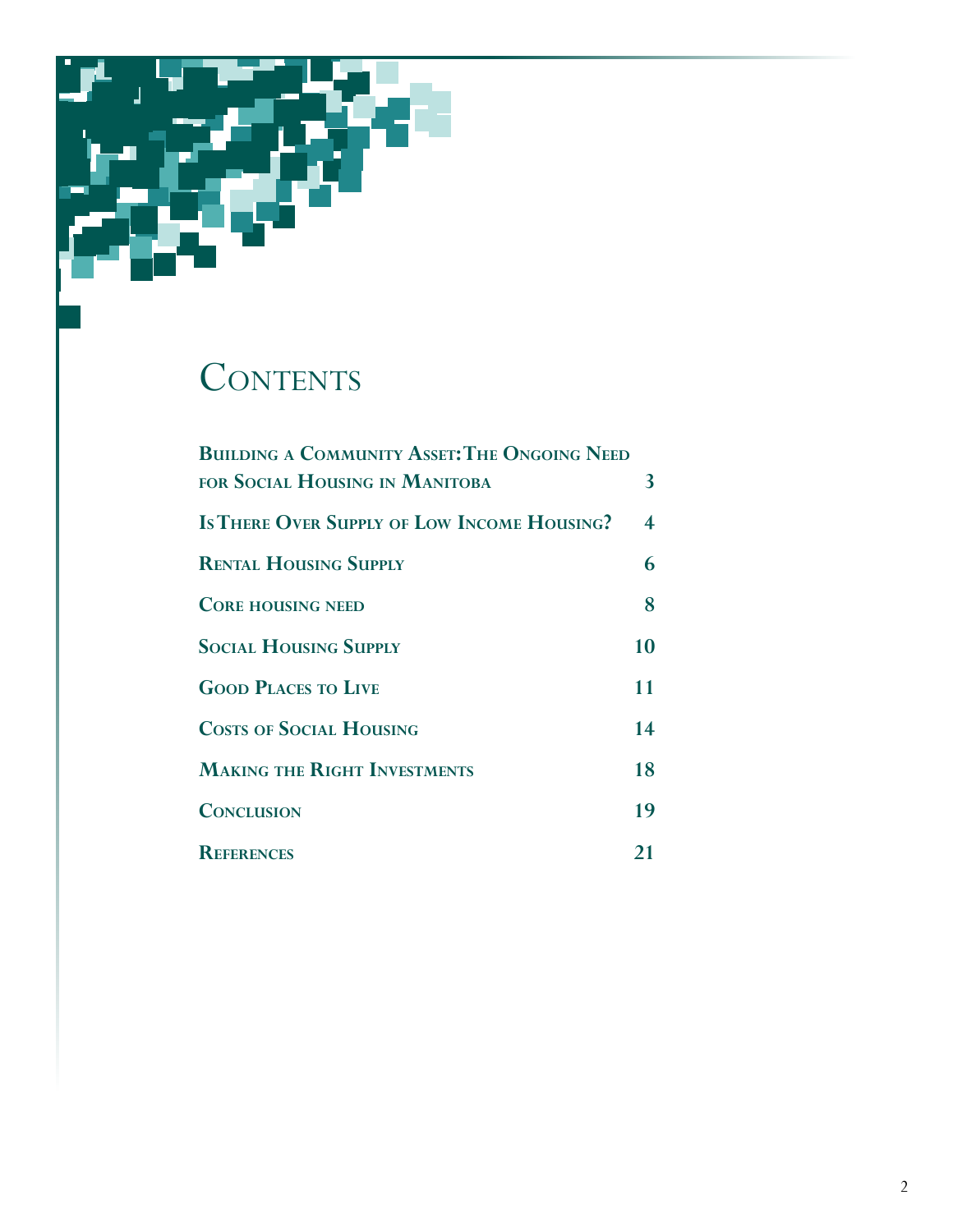<span id="page-3-0"></span>

### **BUILDING A** COMMUNITY ASSET:

#### **The Ongoing Need for Social Housing in Manitoba**

Without housing, none of us can survive, let alone thrive. Housing is the single largest expense for low income families. When families have good homes, success in employment, education, access to health services and social participation are all improved. One of the best ways to ensure families have access to housing they can afford is for government to support the construction of new social housing and make it available on a rent geared to income (RGI) basis, either as publicly owned housing, or in partnership with non-profit, co-op, or Indigenous organizations. Our analysis shows that there is a large unmet need for new social housing in Manitoba. We also show that building social housing is a cost effective investment with significant positive social dividends from which all Manitobans benefit.

Social housing is an essential element in the infrastructure of modern communities. It is generally managed through non-profit, co-op or public housing entities, which have a dedicated mandate to provide low-income

housing. It is rented on a rent-geared-toincome (RGI) basis, which means that rent is based on a percentage of income, usually 25 to 30 percent, or in the case of households receiving Employment and Income Assistance (EIA), rent is equal to the shelter portion of their EIA allowance. It provides affordable, quality and stable housing regardless of income.

Housing is a social determinant of health with significant physical, psychological and community health impacts. It is recognized by international law as a right and as a precondition for well-being by the World Health Organization (1986). For many families and individuals, social housing, with deep subsidies and stable tenancy relationships provides the supportive housing environment that best suits their needs, allowing them access to a right to housing which would otherwise be elusive. Social housing creates good places to live and forms the building blocks of strong communities.

> *Good homes translates to better success in employment, education, access to health services and community participation.*

Manitoba has been a leader in the construction of social housing and has made the construction of new social housing a significant priority. 1,500 units of social housing were created between 2009 and 2014, more than half of which were newly built units, the rest were created by supplying subsidies to existing units. The current Manitoba Housing three-year plan calls for the creation of 500 units of social and affordable housing (Housing and Community Development 2014). This plan was the result of sustained community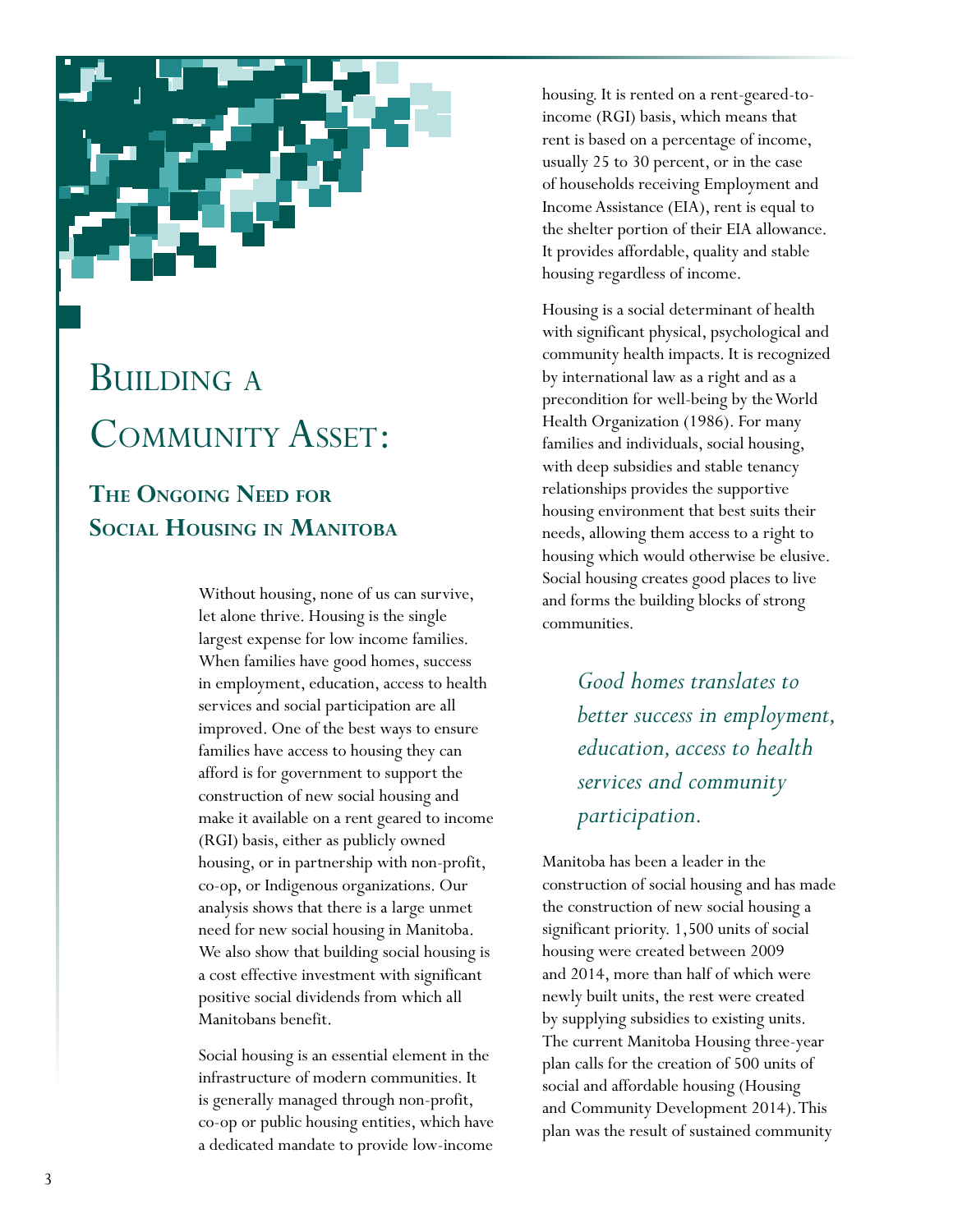<span id="page-4-0"></span>pressure and the recognition that the lack of available and affordable housing is one of the biggest barriers for people living in poverty to improve their lives and increase their social participation.

> *Building an asset for current and future generations is efficient and effective spending that provides value for all Manitobans.*

These gains were achieved at a time that most provinces in Canada were holding back from building new social housing. The federal government has been without a plan for housing since 1992 offering only ad hoc investments, without national prioritization. It is a testament to the strength of the housing movement in Manitoba that so much has been accomplished even in the absence of federal support. The 2015 federal election potentially marks a turning point for housing in Canada. In the short term, Canada's Budget 2016 invests over 1 billion in housing, including doubling the Investment in Affordable Housing Plan and \$574 million for renovations and retrofits (CMHC 2016). Under the current federal government, with its promise of renewed investment and a national housing plan, even more seems possible.

However, even as the federal government is re-engaging in housing investment, the Province is reconsidering its housing strategy. To date, Manitoba's recently elected Progressive Conservative government has not re-affirmed a commitment to building at least 500 units of social housing over three years. While Manitoba's Budget 2016 provided increased funding for housing by \$46 million, this increase will not fund new construction of social housing, but is instead targeted to cover the cost of past housing construction as well as to make up shortfalls created by the

end of federal operating agreements (Bernas 2016). Requests for Expressions of Interest for the development of new cooperative and non-profit family housing and housing for vulnerable populations closed last spring, without projects being awarded (Manitoba Housing and Community Development 2016). New expressions of interest have not been posted and new construction has been put on hold pending a government-wide value for money audit.

While the review of priorities is normal and healthy for any new government and ensures that existing programs and plans match both the province's needs and the government's mandate, Manitoba's current government should take care not to throw out welldesigned programs that serve vital community needs. There continues to be strong demand for social housing and continuing need for new supply. Government and community groups should work together to ensure that the new supply is built in the amounts, types and in the places where it is needed most. Building an asset for current and future generations is efficient and effective spending that provides value for all Manitobans.

#### **IsThere Over Supply of Low Income Housing?**

Since 2013, Canada Housing and Mortgage Corporation (CHMC) has begun to characterize Manitoba's housing market as "balanced" (CMHC 2015). Winnipeg, which represents 60 per cent of Manitoba's housing market and population, has had relatively stable house prices, moderate mean rent increases and vacancy rates between two and three per cent. This represents a marked shift from the previous decade of turbulence in which critically low vacancy rates – at times below one per cent – and double digit annual price increases were typical. While balanced conditions have not been universal across the province, and some cities like Brandon,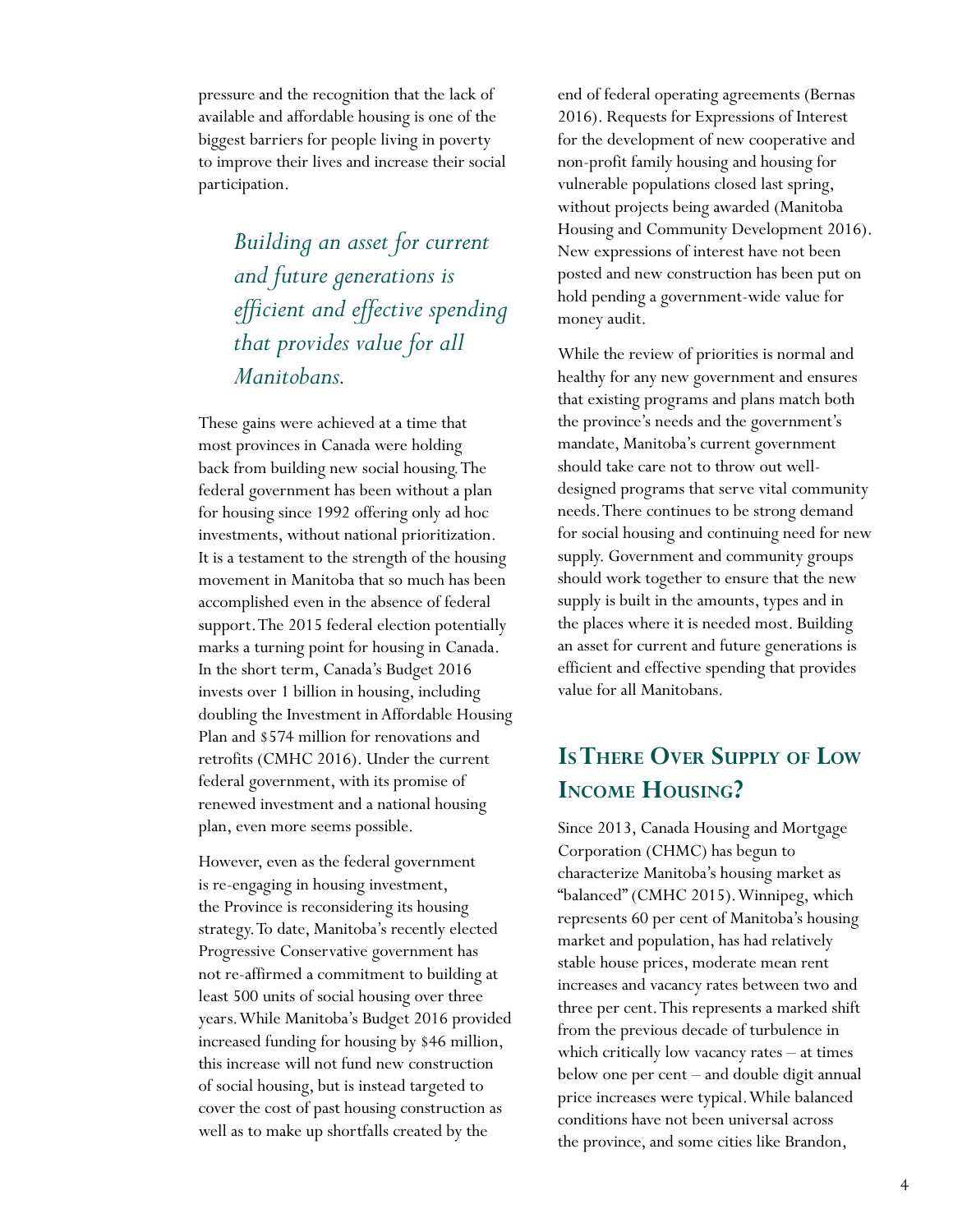| Figure 1: Vacancy rates, various Manitoba communities, October 2015 |          |           |           |            |         |
|---------------------------------------------------------------------|----------|-----------|-----------|------------|---------|
|                                                                     | Bachelor | 1 Bedroom | 2 Bedroom | 3+ Bedroom | Total   |
| <b>Brandon</b>                                                      | $0\%$    | $1.1\%$   | 2.5%      | 1.4%       | $2\%$   |
| Portage la<br>Prairie                                               | 3.3%     | 6.7%      | $7\%$     | 4.5%       | $6.5\%$ |
| Steinbach                                                           | $7.7\%$  | 1.2%      | 5.1%      | 4.4%       | $4\%$   |
| Thompson                                                            | $0\%$    | 1.9%      | 2.2%      | 2.2%       | $2.1\%$ |
| Winkler                                                             | N/A      | 1.2%      | 1.2%      | $0\%$      | 1.2%    |
| Winnipeg                                                            | 2.9%     | $2.7\%$   | $3.2\%$   | $3\%$      | 2.9%    |
| Manitoba                                                            | 2.9%     | $2.7\%$   | $3.2\%$   | 2.7%       | 2.9%    |

Source: CMHC Housing Market Information Portal. (Housing data in this report is derived from the Housing Market Information Portal, except where otherwise noted)

Thompson and Winkler continue to have low vacancy rates, housing availability has increased for some Manitoba communities, most importantly, in Winnipeg.

> *5000 housing units were lost between 1992 and 2008 but we have only increased rental units by 4000 since 2013.*

These conditions are a welcome change for the many families seeking housing. Steep housing cost increases earlier in the 2000s created a critical shortage of housing available to low income households and to people receiving Employment and Income Assistance (EIA). Families lived under threat of homelessness and stress from unaffordable living accommodations. It was in this context that community housing activists formed the Right to Housing Coalition in 2006 to demand the province build more affordable housing. There is concern, however, that the relative evening out on the housing market could prompt Manitoba Families, the government

department which oversees the province's low income housing and housing programs, to change its housing strategy, in particular its commitment to build new social housing.

Private developers and landlords have supported shifting government intervention in the housing market away from the direct supply of social housing. John Dickie (2016), president of the Canadian Federation of Apartment Associations writes: "Rather than building new social housing to address affordability concerns, vastly more people can be helped by financial assistance for their housing needs when governments provide rent top-ups to low-income people renting in the private market." Social housing competes with private landlords for potential tenants, and private developers view social housing as competing with the private sector for land and skilled labour which are in limited supply for the construction of new homes, motivating developer and landlord associations to argue against social housing. Nonetheless, this analysis provides a valuable perspective and asks a relevant question: what is the most effective way of providing housing assistance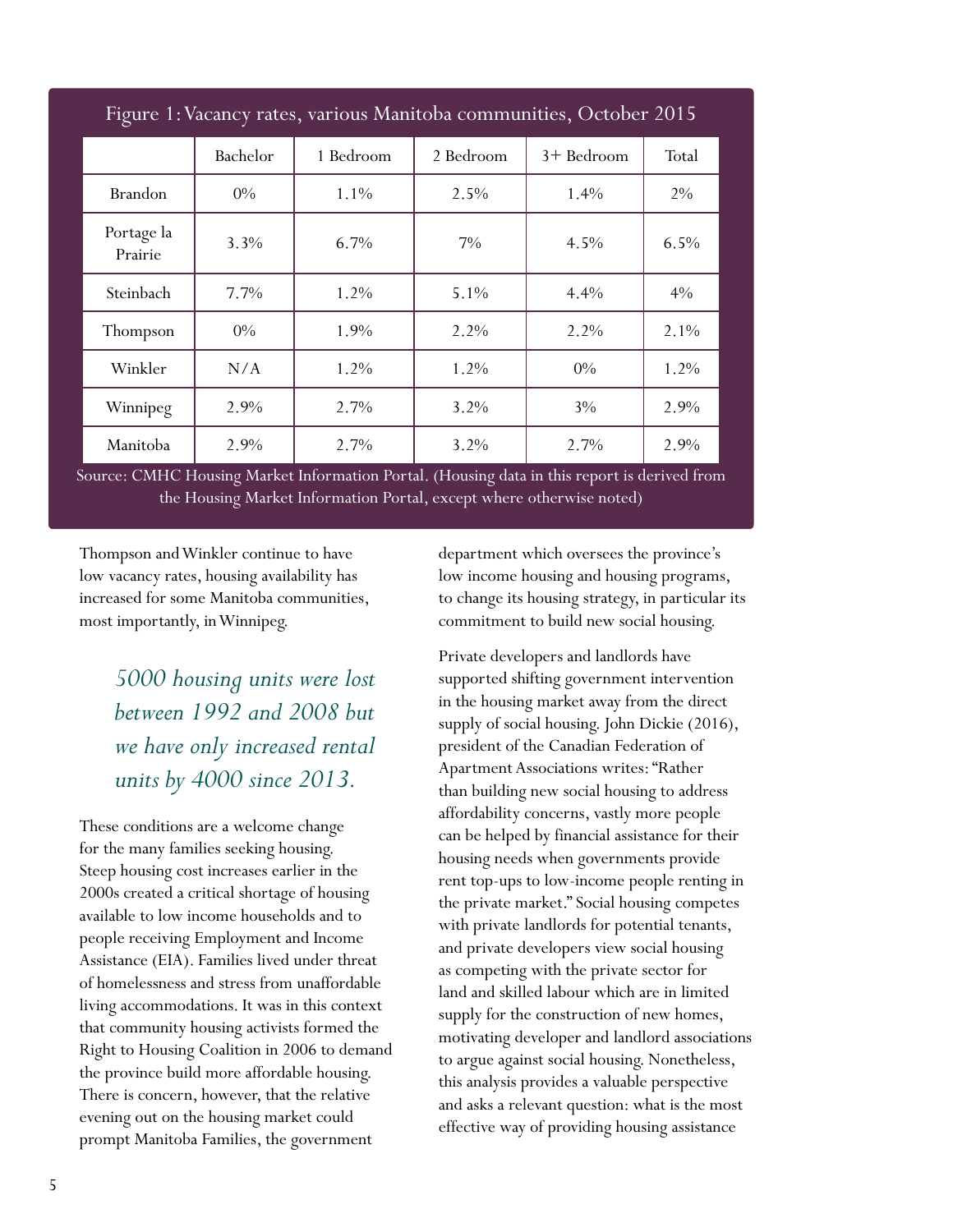<span id="page-6-0"></span>to the largest number of families?

Income-based housing supports are called demand-side programs since they increase the ability of households to effectively obtain housing, without directly influencing the supply of available housing. Demand-side programs can be directed to both home buyers, including low interest loans or other forms of mortgage relief, or to renters, as rental allowance programs. Proponents of demand-side solutions contend that if existing income supports are insufficient for some households to meet their housing needs, it would be cheaper and provide low income households better housing options, to increase rental supplements and subsidies than to build more supply of social housing.

The crux of the demand-side argument depends on an analysis that adequate supply is available. A balance between supply and demand in the overall market may be an indicator that a new supply of social housing is not needed. Rather, low income households could rely on Rent Assist or other government subsidies to purchase accommodations in the private market. As we show below, while housing supply in some cases may be sufficiently available, it is frequently not available in the right places or is not of the needed housing size. Moreover, the housing that is available on the private market is frequently too expensive, even with large subsidies. Much of what is available at rents affordable to low income Manitobans is overcrowded or requires extensive repairs. It continues to be the case that the private market does not supply sufficient affordable housing even if large subsidies are made available. Rental allowance programs like Rent Assist are an essential component of a functioning housing system, but to house all Manitobans, social housing is also needed.

#### **Rental Housing Supply**

Demand side advocates argue that government should make cash subsidies available, so that low income households can purchase or

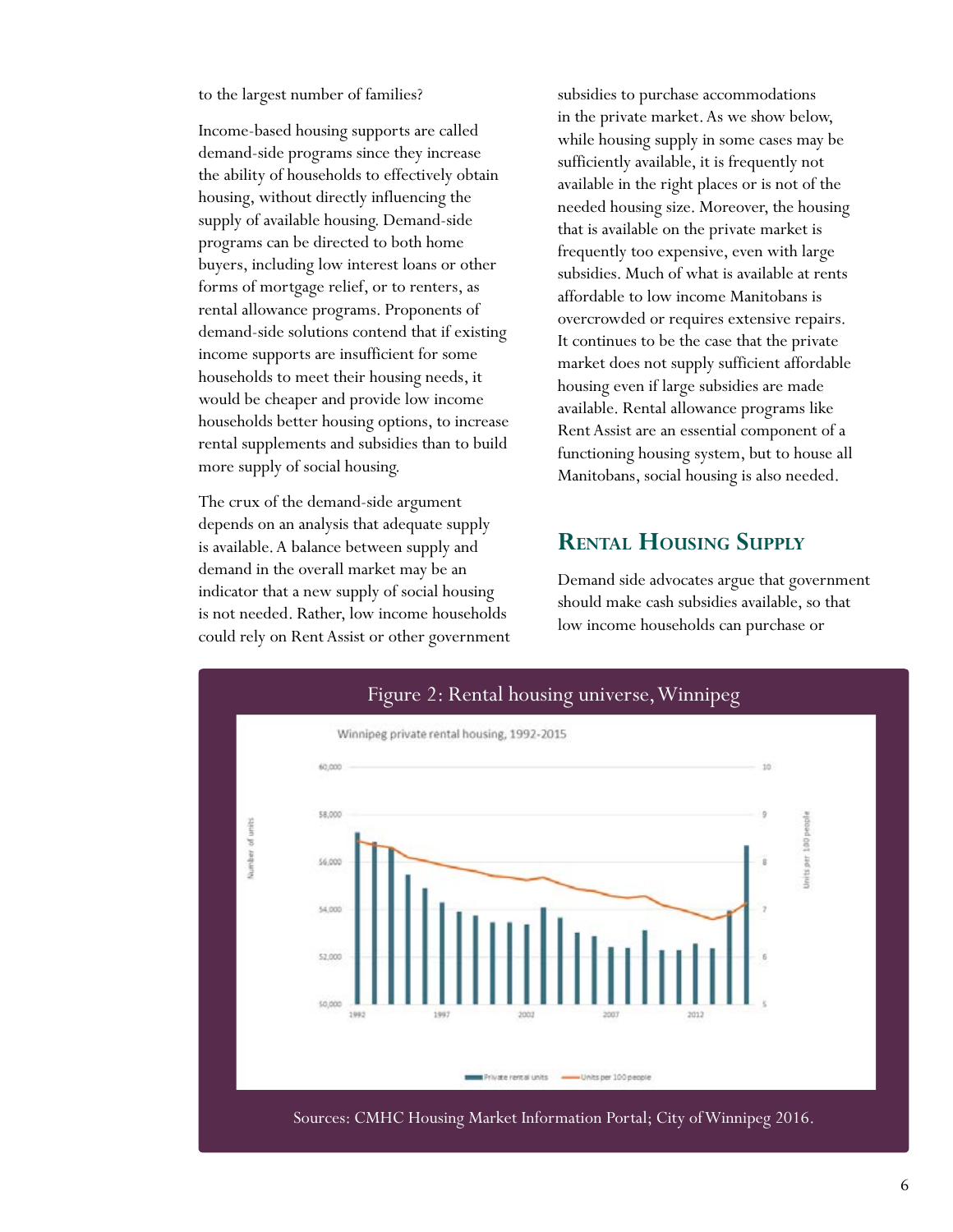

#### Figure 3: Vacancy rate by rental quartile, Winnipeg

rent housing on the existing market. This could take the form of strengthening the existing Rent Assist program. Rent Assist is important. It helps some low income families access housing, but for many families, it is insufficient. Both demand and supply side housing solutions are needed. The availability of private market rental housing is inadequate to match the needs of low-income Manitobans. The rental housing universe has recovered in the past few years, but not enough to make up the losses of previous years or of population growth (figure 1). In Winnipeg, with its' over 60 percent of total households and close to 90 percent of Manitoba's primary rental market, construction since 2013 has increased the number of rental apartments by over 4,000 units. However, this does not quite make up the loss of 5,000 units experienced between 1992 and 2008. Meanwhile even these large gains have only barely kept pace with population growth. Last year there were only 7.15 units per 100 people. This is the same level that it was in 2010.

The increase in rental housing in Manitoba since 2013 is partly a result of market forces. Low interest rates combined with rising demand driven by population growth and preference for a more urban lifestyle among many Winnipeggers, has given the private sector some of the cues it needs to re-invest in rental housing. This shift has also been aided by government incentives including tax incentive financing (TIFs), and the Rental Housing Construction Tax Credit offered by the provincial and municipal governments. Approximately one fifth of new rental construction in downtown Winnipeg between 2005 and 2013 included social or affordable elements funded by the Province. Without incentives, the private market would not supply as much rental housing as it currently does.

While housing supply has increased overall since 2013, most of it is not available to low income households. Available housing would not be affordable to low income households even if programs such as Rent Assist were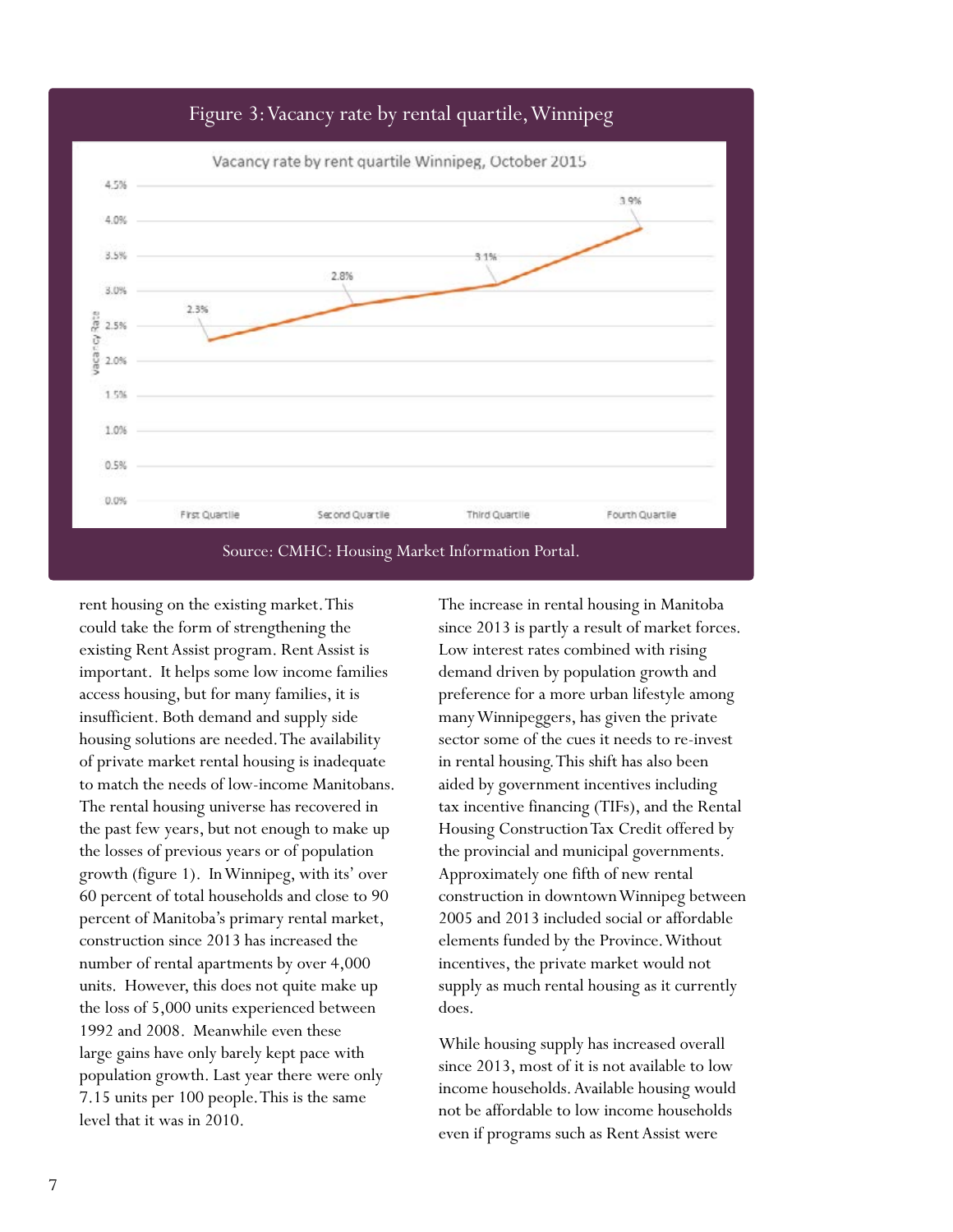<span id="page-8-0"></span>substantially increased. While vacancies have increased in the Winnipeg market, availability is lower for cheaper apartments than for more expensive units. Canada Mortgage and Housing Corporation (CMHC) divides the housing market into quartiles. The cheapest 25 percent of apartments has just over half the vacancy rate (2.3 percent) of the most expensive 25 percent (3.9 percent) (see figure 2 below).

> *A conservative estimate indicates that more than 50 people were experiencing homelessness for every vacant affordable bachelor suite in October 2015.*

The data for other communities in Manitoba are not as complete as for Winnipeg, but what data does exist shows that Winnipeg is not alone in this problem. While Portage and Winkler have relatively high vacancy rates, many other communities tracked by CMHC show a similar relationship between vacancy and affordability. In Brandon, the most affordable apartments have one fifth the vacancy rate of the least affordable. While in Thompson, the vacancy rate for the most affordable apartments is 0.5 percent compared to a vacancy rate of 6.6 percent for those in the fourth quartile – a thirteenfold difference.

When broken down into different apartment

types, the situation is even more serious for many households. Three bedroom apartments have a lower overall vacancy rate and even more discrepancy in availability. The vacancy rate for a three bedroom in the cheapest quartile in Winnipeg was only 0.7 percent. In absolute terms, this indicates that there were approximately four vacant units in this category in all of Winnipeg in October 2015. For low income families seeking to rent in the private market, availability is close to non-existent. For bachelor suites, the type of housing that is most needed by low income individuals experiencing homelessness or single individuals receiving Employment and Income Assistance, a 2.8 percent vacancy rate in the cheapest quartile translated into just 27 vacant units on the private market. In October 2015, the Winnipeg Street Census, a pointin-time count meant to capture a snapshot of homelessness in Winnipeg on a given date, found at least 1,400 people experiencing homelessness in the city (SPCW 2015). This census, which should be seen as a conservative estimate, indicates there were more than 50 people experiencing homelessness for every vacant affordable bachelor suite in Winnipeg.

#### **Core housing need**

Across Manitoba, 43,410 households experienced core housing need in 2011, including nearly 25,805 renters. Households are in core housing need when their housing does not meet one or more of the standards of adequacy, suitability or affordability and they

|          |                                    | Treated to From enough the core from $\sum_{i=1}^n$ from $\sum_{i=1}^n$ $\sum_{i=1}^n$ from $\sum_{i=1}^n$ |                                         |                                           |
|----------|------------------------------------|------------------------------------------------------------------------------------------------------------|-----------------------------------------|-------------------------------------------|
|          | Below<br>Affordability<br>Standard | <b>Below Adequacy</b><br>Standard                                                                          | <b>Below</b><br>Suitability<br>Standard | Below One or<br>More Housing<br>Standards |
| Manitoba | 34,080                             | 11,355                                                                                                     | 7,595                                   | 43,405                                    |
|          |                                    |                                                                                                            |                                         |                                           |

#### Figure 4: Households in core housing need by standard, Manitoba, 2011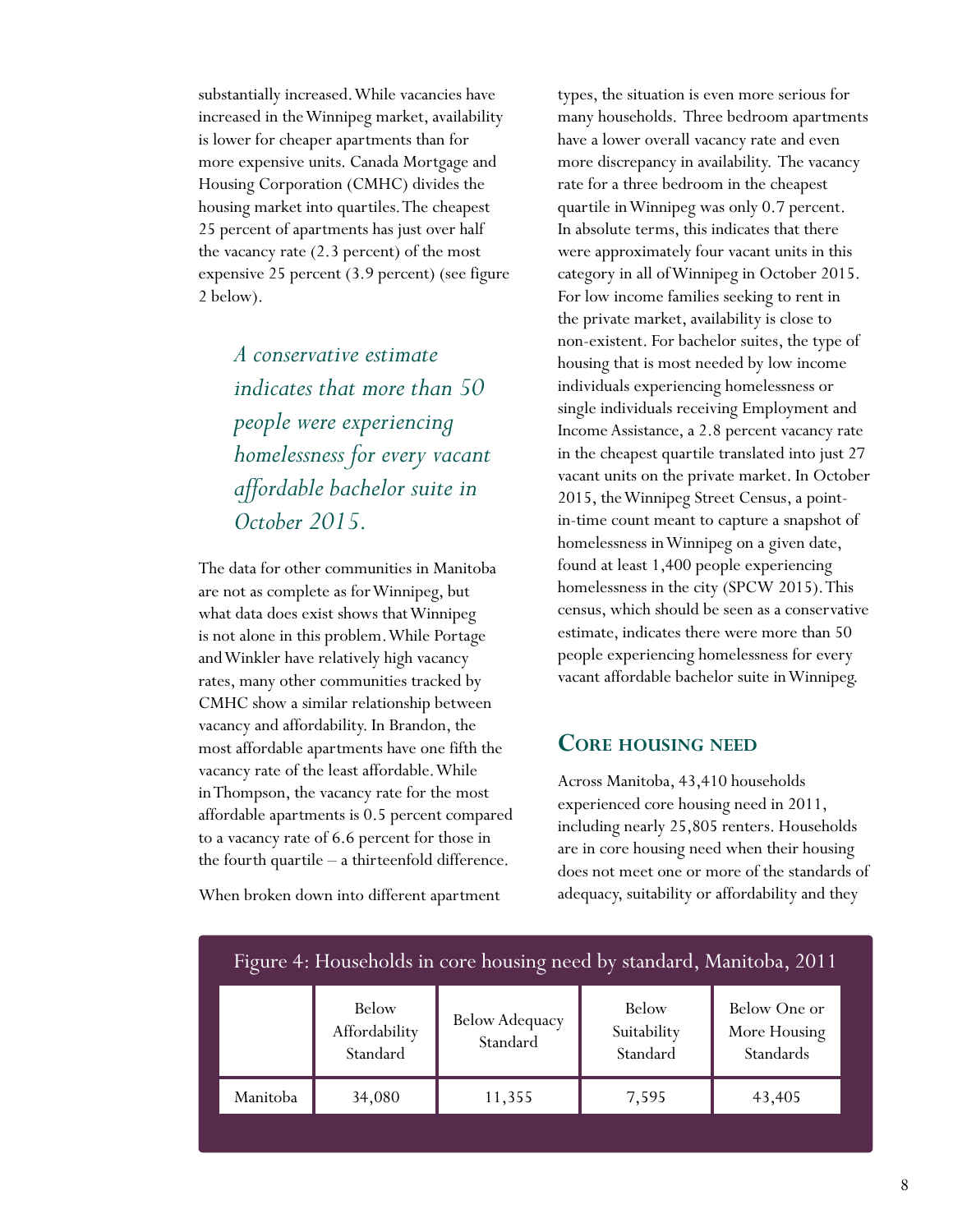would have to spend 30 percent or more of their before-tax income to access acceptable local housing. The standard of adequacy refers to whether a building requires major repairs to provide adequate housing; suitability is a measure of overcrowding in which suitable housing has enough bedrooms for the size, age and gender make-up of the household's residents; affordability indicates if the housing costs are more than 30 percent of household income.

Each of the core housing need standards suggests a different set of policy interventions. Adequacy, where the building stock is not beyond repair, may be addressed with renovation and energy efficiency grant programs. Affordability in many cases may be improved by increasing income. Suitability and overcrowding, especially when it is systemic across the housing market, or in numbers exceeding total supply, often requires new supply to be properly addressed. The connection between policy

interventions and aspects of core housing need should not be taken as absolute: there are interactions among the different elements. Households may be forced to choose between overcrowding, adequacy and affordability. Also, many households in core housing need fall below more than one measure of housing acceptability. Thinking about how policies affect different aspects of core housing need is helpful for understanding how the core housing need in a particular market can be best addressed.

The majority of households experiencing core housing need in Manitoba suffer from affordability. For many of these households, an increase of income in the form of a rental subsidy could lift households out of core housing need. Most recent data on core housing need from 2011 do not reflect the introduction and expansion of Rent Assist to all low income households in 2014 and 2015. It will be useful to monitor if the Rent Assist program has reduced the number of

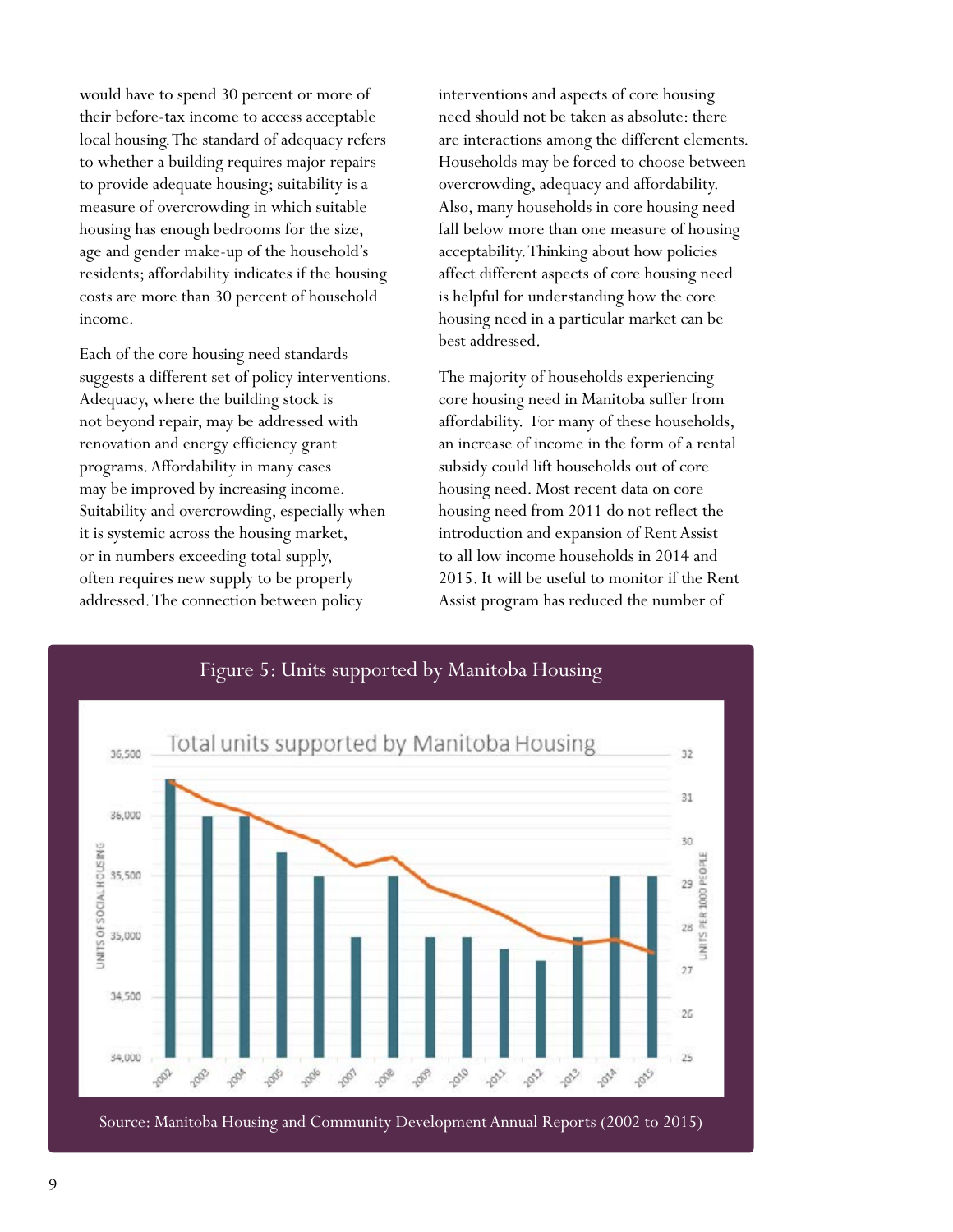<span id="page-10-0"></span>households experiencing core housing need when the 2016 Census numbers become available.

> *Research calculates that if core housing continues to decline at the rate it has in recent decades, it will take 226 years to provide affordable, quality and suitable housing for all Canadians.*

According to CMHC data, approximately 7,595 households experience overcrowding and are unable to afford more suitable accommodations. The consequences of overcrowding include physical and mental health risks as well as reduced social, educational and employment opportunities. When quality and affordable housing is unavailable, households are required to stretch their accommodations, bringing in extra members either to make rent or to provide shelter to friends or family who would otherwise be at risk of homelessness. This practice is sometimes referred to as "couch-surfing" but is best understood as a form of hidden homelessness. Indigenous households are especially likely to experience overcrowding. Twenty-eight percent of Indigenous Manitobans live in overcrowded housing, nearly three times the rate for non-Indigenous Manitobans.

Many of the households experiencing problems of overcrowding have shortfalls of two or more bedrooms. Eight percent of overcrowded households in Manitoba had a shortfall of three of more bedrooms (Statistics Canada 2011). As indicated above, supply for larger family types is severely limited, and availability is low. The private market does not adequately supply rental housing for larger families, especially for families with low incomes.

In theory, new housing could be supplied by either the private, public or non-profit sectors. However, the private market has historically done a poor job at supplying the housing that is needed. Historically, Canada has worked with a trickle up housing policy, encouraging wealthier families to purchase expensive new homes, leaving the old ones they vacate to be available for lower income families. This practice has only haltingly addressed the scope of the problem. Housing researchers, Sarah Cooper and Ian Skelton (2015) have calculated that if core housing need continues to decline at the rate it has in recent decades, it will take 226 years to provide affordable, quality and suitable housing for all Canadian families. For people experiencing core housing need today, a much more timely solution is needed.

#### **Social Housing Supply**

Social housing provides a preferred option for some low income households. It offers affordable, quality housing and in some cases may also provide a community of social supports. Social housing provides stability and security of tenancy that is often difficult for low income households to achieve in the private market. Other social housing is especially geared to address temporary transitions of certain life stages or health needs, such as youth leaving care of Child and Family Services, newcomers in their first few years in Canada, or patients and families from Northern communities receiving healthcare services in Winnipeg. While social housing may not be a fit for all families who need more affordable housing, it is an essential part of the mix of the housing system in a healthy community.

Most housing in Manitoba is owned by the private market. However, public, nonprofit, Indigenous and co-op housing make up a significant share of the rental market. Manitoba Housing supports approximately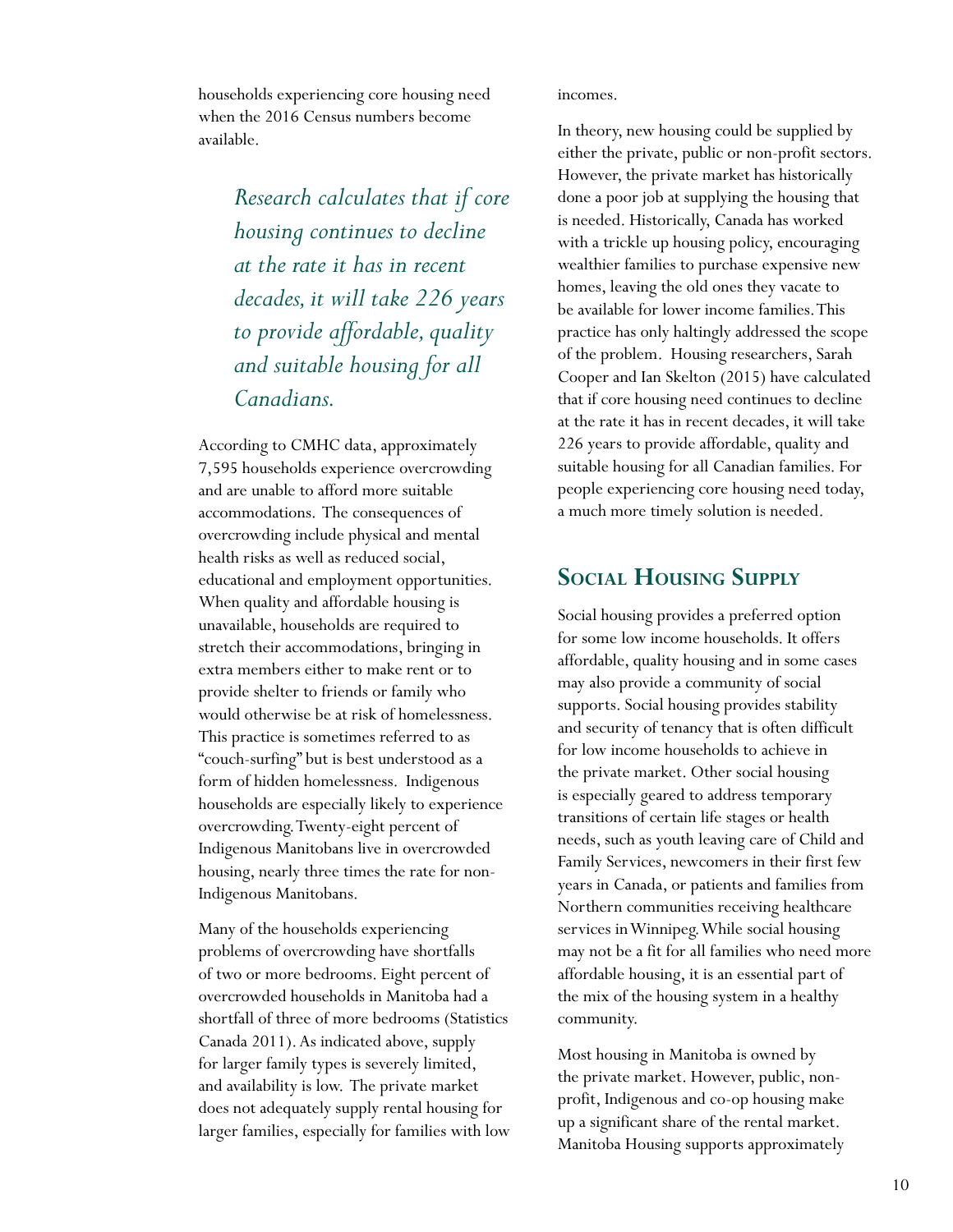<span id="page-11-0"></span>35,500 households through a combination of housing owned or managed by Manitoba Housing, non-profits, co-ops and Aboriginal housing. This makes up approximately 8 percent of the total housing stock in Manitoba, or about 28 percent of the rental housing in the province (Brandon 2015).

Over time the amount of social housing has remained relatively stable, fluctuating between 35,000 and 36,000 units since 2002. Even as new housing units are built, some units disappear as a result of expiring operating agreements, consolidation of smaller units into larger units, or the selling of units in areas where they are no longer needed. As a result, the number of social housing units per capita has fallen between 2002 and 2015 from 31 units per 1,000 people to 27 units per 1,000 people.

> *Twenty-eight percent of Indigenous Manitobans live in overcrowded housing, nearly three times the rate for non-Indigenous Manitobans.*

This relative decline has reduced the availability of social housing as a option for some families. To bring social housing back to the per capita level it was in 2002 would require the construction of at least 5,000 net new units. Just to keep up with population growth requires more than 300 units per year. To bridge this gap would require all levels of government working together to build at least 1,000 units per year over several years. This was the community demand reflected in the *View from Here (2009)* report (Canadian Centre for Policy Alternatives 2009). The demand at that time was for each level of government, federal, municipal and provincial to contribute at least 300 units per year each of social housing. For several years, only the provincial government built its share. Now that the

federal government is re-engaging in social housing, there is an opportunity to rebuild our social housing infrastructure, but only if all levels of government are on board.

This relative decline in social housing is associated with lengthening wait times for accessing social housing. In 2014, 3,186 households were on eligibility lists for Manitoba Housing including 2,855 in Winnipeg (Manitoba Housing and Community Development, personal communication). This number should not be directly equated with a waiting list, since households may be on more than one eligibility list and some households already in Manitoba Housing Rehabilitation Corporation (MHRC) buildings but looking to move to another building are also included. On the other hand, households that could be eligible for social housing, but are discouraged by lack of availability would not be represented in this sample. Likewise, households applying for social housing at non-profit organizations and co-ops are not included in MHRC eligibility lists. MHRC does not track the total number of individual households on all waiting lists for social housing in Manitoba. However, evidence suggests a large unmet demand for social housing in the province.

#### **Good Places to Live**

Part of the reason for the growing demand for social housing is that the Province has invested in improvements both to the bricks and mortar of social housing buildings as well as the social supports available. Over the past three years, the capital plan has budgeted \$98 million per year for deep refreshes and modernization improvement projects. So far, the department has had difficulty spending this full amount, with investments of only \$88 million in 2014-15 (Manitoba Housing and Community Development various years). Even so, this marks a vast improvement compared to prior to 2008 when investments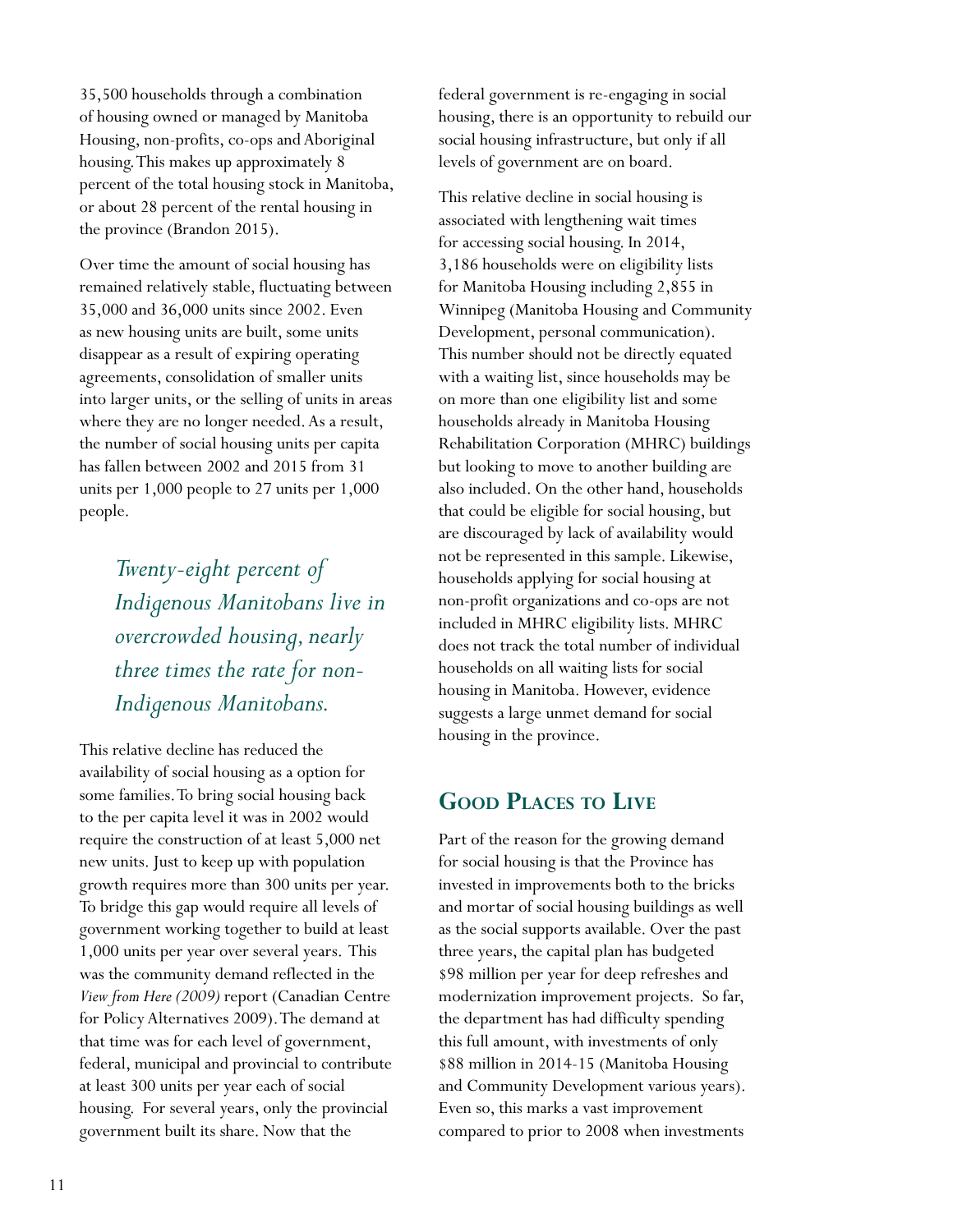of less than \$10 million for capital improvements were common. As a result, MHRC buildings have become more secure, more comfortable and more energy efficient. Some of the improvements have made buildings better suited to the needs of current demographics seeking affordable housing, for example accommodating larger family sizes. For example, a deep retrofit of the IRCOM II project in Winnipeg includes flexible designs to house a range of family sizes up to ten individuals to accommodate the large families that are typical of the most recent wave of newcomers (Manitoba Housing 2012).

There have also been important social investments in social housing. Large developments like Gilbert Park and Lord Selkirk Park in Winnipeg have seen the

introduction of community resource centres, adult literacy training, employment services and access to child care. These social investments, in combination with capital improvements, have dramatically transformed these developments. At Gilbert Park, a community health coop promotes holistic health including education, advocacy and healthy food. Tenant Advisory Committees have provided residents the ability to have input on how improvements in their buildings should be prioritized and mobilized community knowledge, increasing support for the investments. Onsite resources are especially valuable since people worn down by poverty may be less likely to access resources off-site. Onsite access has led to an increase in the quality of life. Where at one time, large

| Manitoba Housing and Renewal Corporation, 2015 |                         |                      |                  |
|------------------------------------------------|-------------------------|----------------------|------------------|
|                                                |                         | Direct Managed units | Monthly per unit |
| Revenue:                                       |                         |                      |                  |
|                                                | Rental Income           | \$59,561,172         | \$350            |
|                                                |                         |                      |                  |
| Expenses:                                      |                         |                      |                  |
|                                                | Administrative          | \$38,641,961         | \$227            |
|                                                | Property operating      | \$56,006,831         | \$329            |
|                                                | Grants in lieu of taxes | \$14,131,364         | \$83             |
|                                                | Amortization            | \$20,312,100         | \$119            |
|                                                | Interest                | \$22,328,802         | \$131            |
|                                                |                         | \$151,421,058        | \$889            |
|                                                |                         |                      |                  |
| <b>Operating Loss</b>                          |                         | \$91,859,886         | \$539            |

## Figure 6: Expenses and revenues for housing operations,

Source: Manitoba Housing and Community Development, 2014-2015 Annual Report.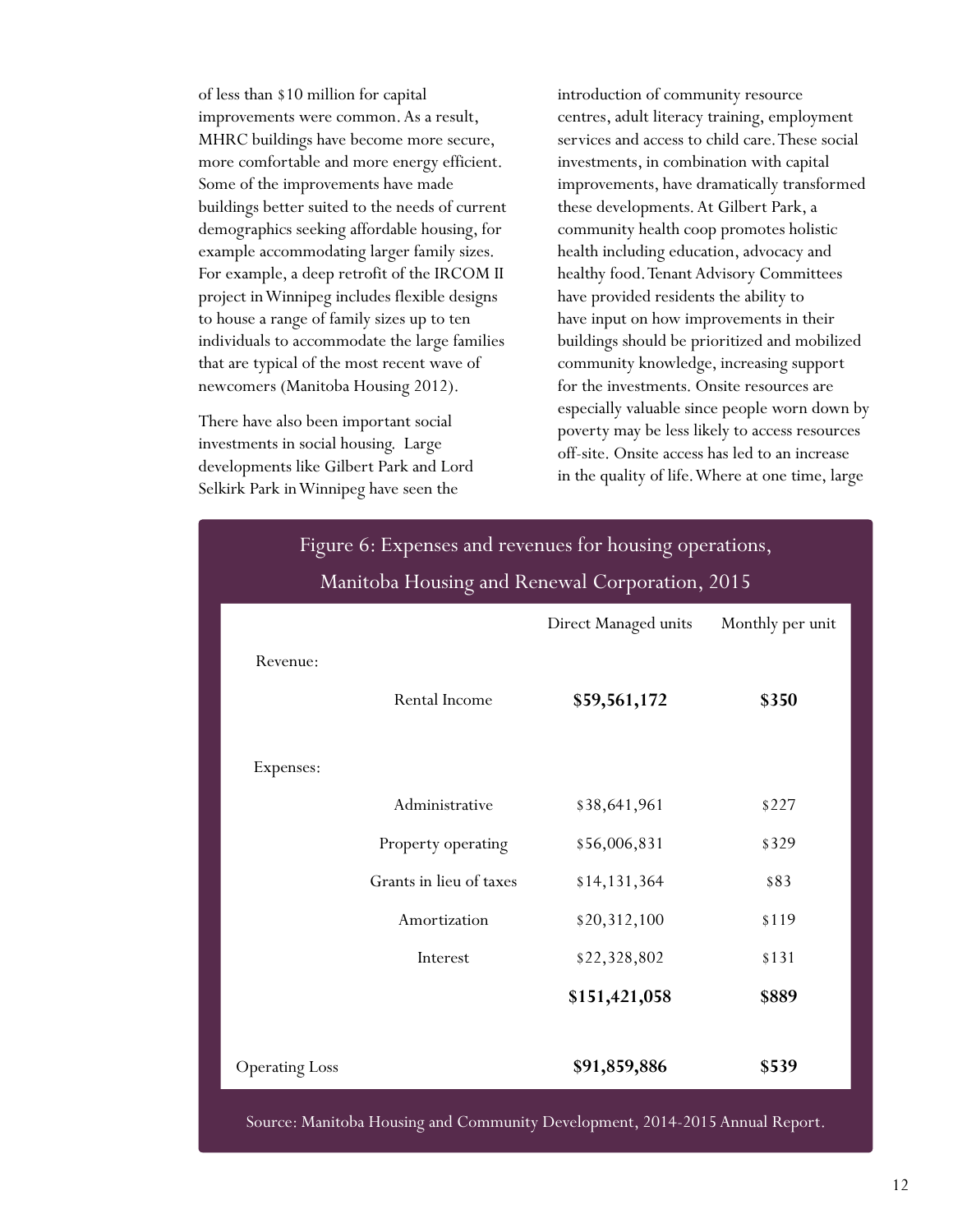social housing developments in Winnipeg were seen as unsafe and poorly maintained, now, they attract families, have low vacancy rates and are seen as good places to live (Sarah Cooper 2013; Jim Silver, Janice Goodman, Cheyenne Henry and Carolyn Young 2015).

Tenants at Lord Selkirk Park express enthusiasm about importance of their Resource Centre for building community:

*"We got a pre-school, a daycare centre you know. We got a Resource Centre, thank god for the Resource Centre. I wish they got more donations because they help the community out. You can spend time on the computer looking for work, you can find out more resources that can help with resumes ."*

*"If you need to use a phone, sit around those big tables – some people have a big family – sit around the table like it's family time. I like it. It's how you* 

*meet everybody. It's our meeting place and it's got a friendly atmosphere. (Ryan 2014)."*

This approach of combining social investments with traditional bricks and mortar capital investment provides widespread community benefits. Neighbourhoods become safer, residents have access to employment and training and there are greater opportunities for integration of newcomers or for adjustment to urban life for Indigenous people coming to Winnipeg from remote communities. Social housing may provide qualitative benefits that go beyond affordable accommodations.

An example of the beyond bricks and mortar approach to social housing is the new WestEnd Commons project in Winnipeg. This development built from a retrofitted 100-year-old St. Matthew's Anglican Church

| Manitoba Housing cost                                                                                                                                                                                                                                                                                                              | Private sector average rent                                                                                                                                                                                                                      |
|------------------------------------------------------------------------------------------------------------------------------------------------------------------------------------------------------------------------------------------------------------------------------------------------------------------------------------|--------------------------------------------------------------------------------------------------------------------------------------------------------------------------------------------------------------------------------------------------|
| \$889/unit (2015)                                                                                                                                                                                                                                                                                                                  | \$898/unit (2015)                                                                                                                                                                                                                                |
| Social dividends of social housing                                                                                                                                                                                                                                                                                                 | Private housing                                                                                                                                                                                                                                  |
| Housing tenants with barriers<br>to housing, low incomes<br>Stable housing costs<br>May include onsite provision<br>of resource centres<br>Consistent standards of de-<br>sign, eg. accessibility, green<br>retrofits<br>Stable employment/quality<br>jobs<br>Employment/training of work-<br>ers with barriers to employ-<br>ment | Landlord selects tenants based<br>on profit maximization/risk<br>minimization<br>Rents may be regulated by<br>rent control<br>No onsite social supports<br>Design quality depends on<br>price<br>Employment stability/Job<br>quality is variable |

#### Figure 7: Cost of housing compared private and public sectors.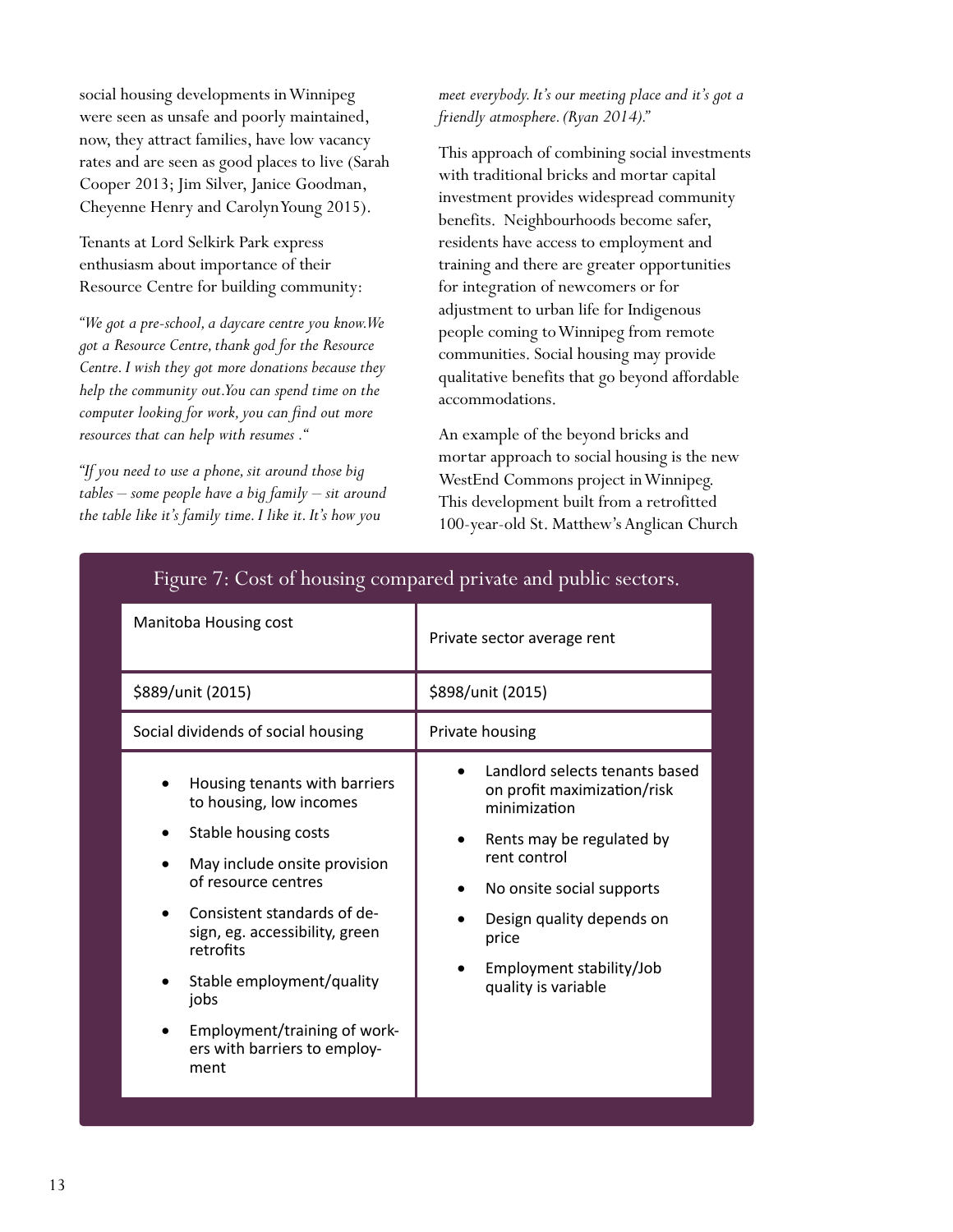<span id="page-14-0"></span>building now houses 26 families in an inner city neighbourhood. The project includes a neighbourhood resource centre and several independent faith communities. It provides both affordable housing and social supports, and so it acts as an anchor for the community. The unique combination of social and economic inclusion provided by these supports is a model for what social housing can offer, when developed in partnership with the community.

Jess Klassen (2016) documents the impacts WestEnd Commons is already having on its residents, even though the project was only completed in 2014. Residents are connecting with each other, sharing skills and resources. They are swapping children's clothing, providing childcare, and sharing information about opportunities and resources in the neighbourhood. The building's resource centre connects families to resources both within building and in the wider community. Residents requests for programming within the building for parenting or children's art classes are being met. Thanks to community and government investments, they are building a strong and engaged community and helping residents build healthy lives.

*"So that's a miracle, to move to a place here which is really far better than moving into say a senior housing project or an isolated apartment. Here there is built in community as you know. Lots of things going on. It connects me with people and there's things to do. And one of the dangers if you have an addiction is isolation and, and withdrawal. When I say that it's a miracle that I'm here, part of the miracle is that I'm in a community which offers me something to stay away from isolation and stay away from drugs" (Klassen 2016).*

WestEnd Commons provides a concrete example of how investment in social supports can multiply the benefits of subsidized housing. This is part of a growing literature of evidence which contradicts a commonly held view that the concentration of poverty in social housing leads to detrimental effects. The evidence in

Manitoba is increasingly showing that social housing does not inherently concentrate poverty, increase crime, or perpetuate social exclusion. Instead, it is possible for social housing to bring low-income communities together, thereby increasing their capacity. When the required investments in social supports are made, social housing can achieve results that cannot be duplicated by dispersed housing made available in the private sector through subsidies alone.

#### **Costs of Social Housing**

There is no question that social housing is expensive to build. Manitoba Budget 2016 allocated \$123 million for housing. A further \$56 million was authorized through the *Loan Act, 2016* for incremental borrowing for new construction. Between 2009 and 2013, Manitoba spent over \$220 million completing its commitments of 1500 units of affordable and social housing. Based on documents provided by Manitoba Families, of nearly 1,300 units of affordable housing for which we have cost estimates, the Province provided an average of \$177,000 per unit.

High public housing costs mirror those in the private market. The main reason for the high cost of social housing is that housing of any sort in Manitoba is very expensive to build and maintain. The cost of housing is reflected in the rising costs of private rent in Manitoba. In 2015, the average rent for a private apartment across all bedroom sizes in Manitoba was \$898 per month. This value reflects the amortized cost of the building and property, interest, administration, taxes, and operating expenses as well as providing a profit for its owners.

Public housing shares a similar list of expenses, although profit in the case of a public enterprise is not a necessary condition for its operation. In the analysis below, we compare only MHRC's direct managed units of public housing with private rental housing, since the direct managed portfolio is the simplest case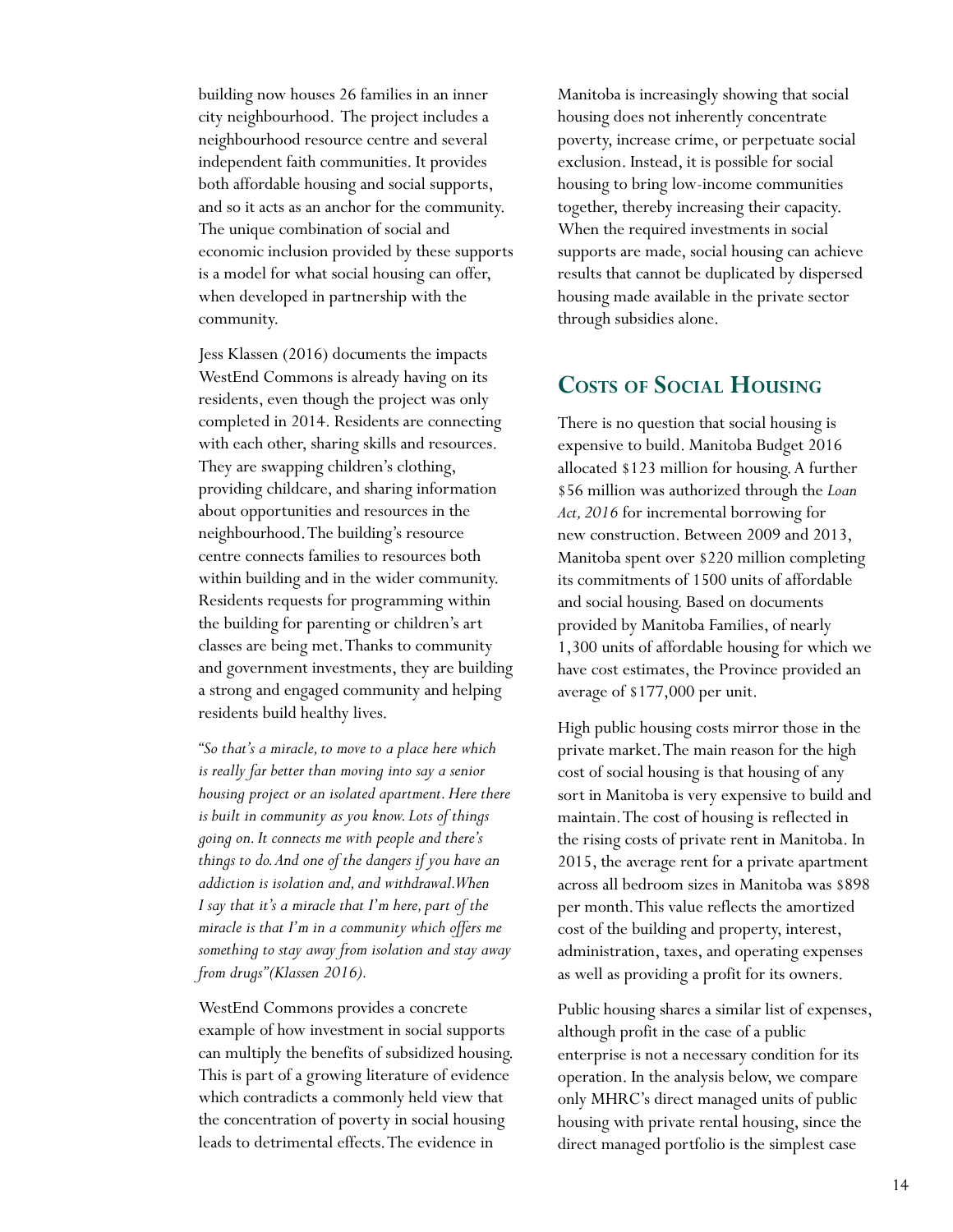to analyze. Non-profits, coops and Aboriginal housing operators each have their own distinct structure and their financial operations are not readily comparable. Across its whole direct managed portfolio, MHRC had expenses of \$151.4 million in 2015, including administration, operating expenses, grants in lieu of taxes, amortization and interest. Divided among 14,200 direct managed units, this represents a monthly cost of \$889 – almost identical to private market rents.

Although public housing does not require the inclusion of a profit margin as a condition for its operation, it does face costs that are not experienced by the private sector. Private housing does not offer many of the services beyond bricks and mortar discussed in the previous section including literacy, child care or family centres that are increasingly part of the public housing experience in Manitoba. Public housing also provides housing for individuals and families who are often excluded from the private market, often because they suffer from discrimination, because they are seen as too high a risk, or because they require additional supports to be safely housed.

*Manitoba Housing allocated \$5 million per year for work done by social enterprises. Six social enterprises that receive funding or contracts from the Province employ 194 workers with barriers to employment.*

The cost of public housing supports the training of workers at social enterprises who are given preferential access to contracts through MHRC. In 2015/16, Manitoba Housing allocated \$5 million per year of its capital and renovations budget to work done by social enterprises (Manitoba Housing and Community Development 2015). This is a scheduled to increase to \$7.5 million in 2016/17 and \$10.5 million in 2017/18, pending a government review. Six social enterprises that receive funding or contracts from the Province employ 194 workers with barriers to employment (Brandon and McCracken 2016). As well, both the department of Manitoba Families and the MHRC employ regular unionized staff with

| Tigure 0. millive 1055cs from Elly Fental Fates                  |                         |                |               |  |
|------------------------------------------------------------------|-------------------------|----------------|---------------|--|
| Difference between Rent Assist and EIA rates for social housing: |                         |                |               |  |
|                                                                  | <b>Rent Assist rate</b> | Social housing | Difference    |  |
| Single                                                           | \$533                   | \$285          | \$248         |  |
| 2 person                                                         | \$605-\$758             | \$387          | $$218 - $371$ |  |
| 3 person                                                         | \$758                   | \$430          | \$328         |  |
| 4 person                                                         | \$758                   | \$471          | \$287         |  |

 $\Omega$ : MHRC loss

**EIA households in social housing**: 7,455 (2013) 7, 455 households \* \$248 \*12 months = **\$22.2 million**

Sources: Manitoba Assistance Regulation; EIA Rate Review, Fall 2013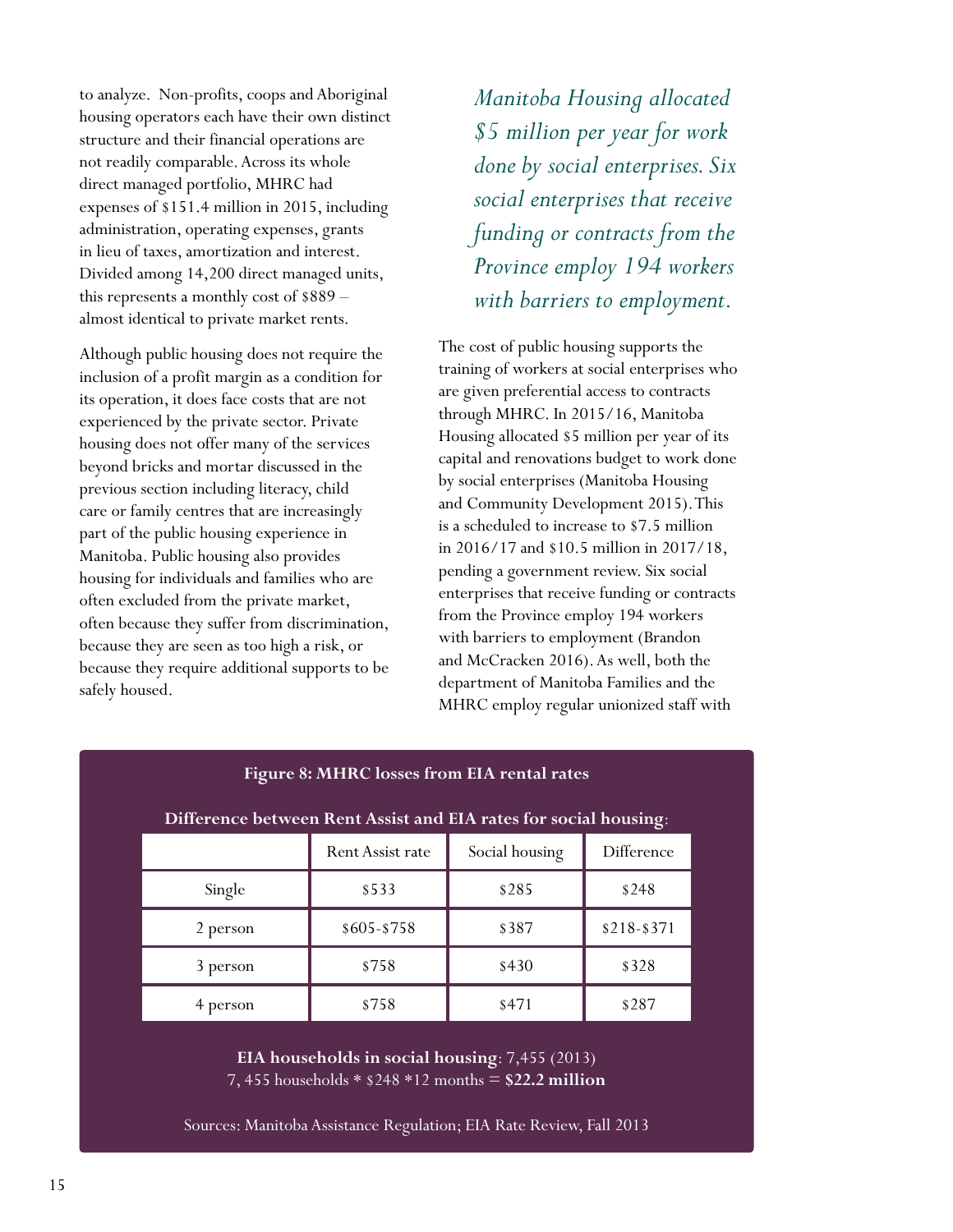

#### **Figure 9: Distribution of units funded between 2009 and 2016**

job security and benefits which help build community through the creation of quality jobs. Meanwhile, only 13 percent of private sector workers in finance, insurance, real estate, rental and leasing enjoy unionized jobs – a key indicator of quality work (Statistics Canada 2016).

New public housing in Manitoba is built to higher standards of accessibility. Between 2007 and 2013, 75 existing units converted to either the visitable standard, including a zero-step entrance, wider passages and wheelchair access to a bathroom, or made accessible including further modifications and 884 visitable units were constructed through public contributions (Manitoba Housing 2014). Of the \$98 million budgeted per year for upgrading public housing, some of this cost is to improve energy efficiency, helping the province meet its greenhouse gas reduction targets. One study of two social enterprises in Winnipeg found  $2,696$  tonnes of  $CO$ <sub>2</sub> savings as a result of these investments between 2011 and 2013 (Bernas and Hamilton 2013).

Rent in social housing is geared to income.

For example, Manitoba Housing's direct managed units charge tenants 25 to 27 percent of income. This provides stable tenancy protecting residents from unaffordable price increases as a result of changes in market conditions. In the private market, provincial rent control regulations are meant to protect tenants. However, many low income households lack resources to defend their rights. While many landlords are respectful of their tenants, landlords who do not live up to their obligations under the *Residential Tenancies Act* sometimes impose unlawful rent increases, or abuse rules concerning heat, repairs, security deposits and occupancy (Gotthilf and Stavem 2015). Some housing advocates have noted that since the introduction of Rent Assist in 2014, many units have seen rent increases at rates much higher than the posted rent control rate, especially those which are not registered with the Residential Tenancies Branch. A combination of education, enforcement and community support is needed to ensure that the benefits of rental allowances flow to the low income renters targeted by the program.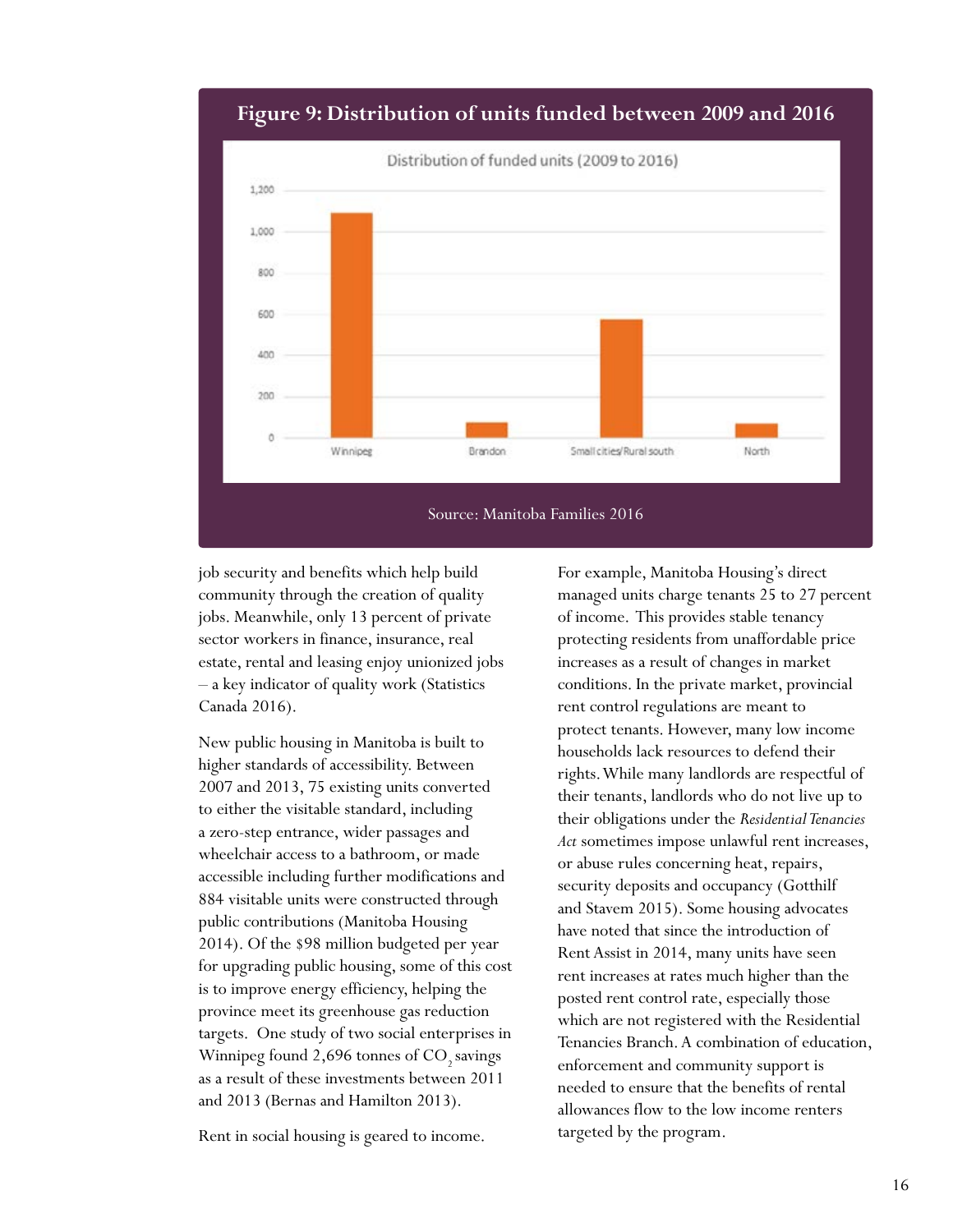#### Figure 10: Average size of nonimmigrant, newcomer households



The multiple public benefits of social housing are not figured in MHRC's bottom line expense sheet. They represent social dividends of public housing. Figure 7 summarizes some of the dividends of social housing in comparison with the private sector. Private sector housing will generally externalize these costs, since it is driven by a profit motive. Despite externalizing these costs, the private market is not able to build and maintain housing cheaper than the public sector. The opposite is true: social housing in Manitoba provides cost effective, affordable, quality housing for low income families in Manitoba.

Despite MHRC's cost competiveness in providing affordable housing, the corporation nonetheless experiences large losses annually. In 2015, it had a loss of \$106 million in its operations, including a \$92 million loss in its direct managed operations alone. The reason for the loss is not that it is inefficient at building and maintaining housing. Rather it is that the rents it collects are too low to pay the cost of the housing. Last year, it only collected \$59 million across its direct managed units, or \$350 per unit.

One reason the rental income of MHRC is so low is that residents on Employment and Income Assistance are generally charged a

fixed amount for rent, often an amount lower than they would receive as Rent Assist if they were in private market housing. In July 2016, Rent Assist was increased to \$533 per month for a single individual, but the amount EIA allocates to rent for a resident in public housing is only \$285 per month. In 2011, almost half of households receiving EIA lived in subsidized housing. If EIA paid shelter benefits equivalent to Rent Assist, the deficit would be at least \$22 million lower. This figure is calculated using the number of households in social housing receiving EIA (Manitoba Jobs and Economy 2013) and the difference between Rent Assist and the EIA Manitoba Housing allocation for a single individual. This should be seen as a minimum, since the difference is larger for most other family types.

#### *Part of the annual operating loss of MHRC is merely an accounting loss.*

In other words, part of the annual operating loss of MHRC is merely an accounting loss. From a whole government perspective, this portion of the loss does not make a difference to provincial finances, since one branch of Manitoba Families pays EIA shelter benefits, while another branch of the same department pays a subsidy to make up the deficit of the corporation. However, from a political or communications perspective, this accounting anomaly makes public housing appear less efficient than it otherwise would.

The greater portion of the loss experienced by public housing providers is related to the low incomes of their tenants. Families with very low incomes cannot pay for housing while meeting their other basic needs without a subsidy in one form or another from government. This is true, whether they live in public housing or in private housing with portable subsidies. Unless incomes of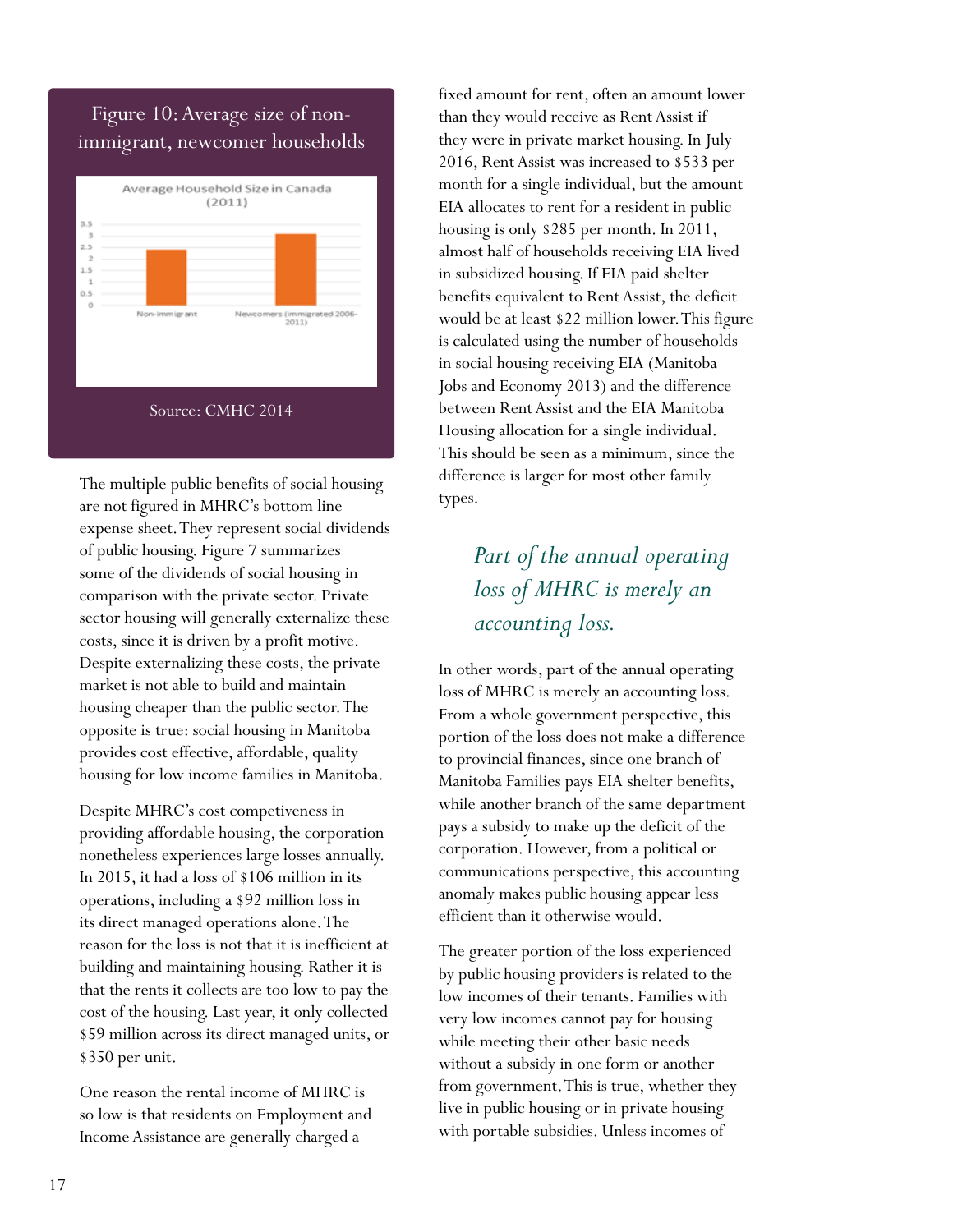<span id="page-18-0"></span>the residents are increased, either through higher EIA rates, a guaranteed annual income or through better access to employment and quality jobs, social housing based on a RGI model will necessarily run at a loss.

#### **Making the Right Investments**

Given the cost, it is critical that investment decisions be based on solid data and reflect the needs of communities. Since 2009, 40 percent of the housing funded by the Province has been for seniors. There have been 1093 units funded in Winnipeg, 78 in Brandon, 71 in designated Northern communities and 576 in other small urban and rural southern communities. There should be further consultation and study to determine if this is the right mix of distribution for Manitoba.

Community activists have identified the need for more units in the North, and in inner city neighbourhoods in Brandon and Winnipeg, with a portion dedicated to larger family types (Bernas 2015). End Homelessness Winnipeg has identified a need for at least 7000 units of housing that would be available to people coming out of homelessness. Larger units with three or more bedrooms are needed for many Indigenous families and for newcomers. Further consultation is needed to determine the mix of housing that should be built, given limited resources.

The current model of social housing delivery does not readily respond to identified community needs. Only the most wellresourced communities have capacity to respond to requests for expressions of interest. Frequently, these are not the communities with the greatest housing need. To better meet demand, the Province should develop a clear plan, based on community input, of where housing is needed, and assist community groups in developing the capacity they need to develop successful proposals. A more pro-active approach to housing will lead to better use of scarce funds to better house the Manitobans in greatest need.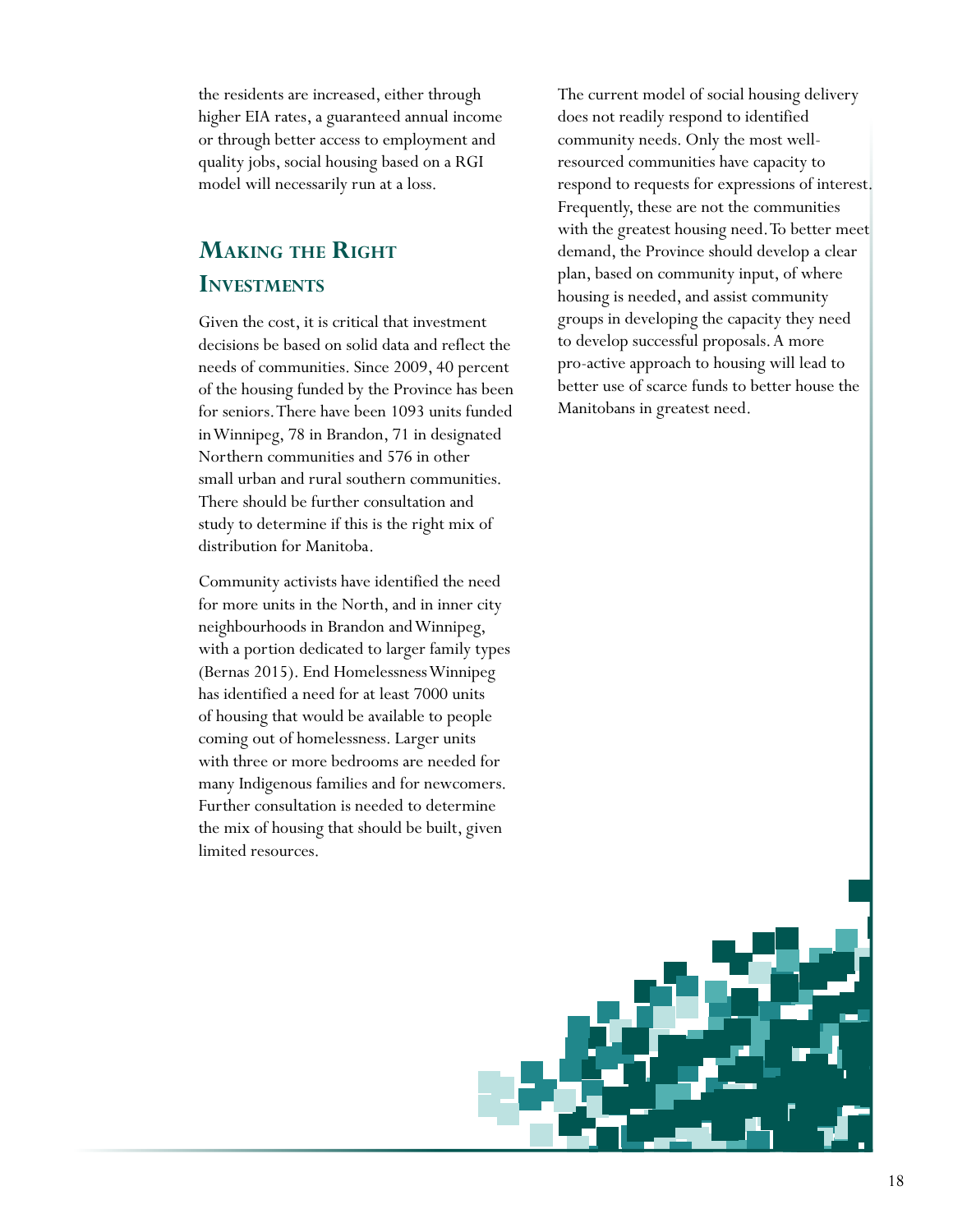### <span id="page-19-0"></span>**CONCLUSION**

Manitobans all have a right to housing. However, too many Manitobans continue to lack the financial resources to afford quality housing. Social housing provides a necessary part of the infrastructure of our community. With proper investments in community supports, social housing provides quality homes and builds strong communities. Social housing is an important part of the mix of housing options in Manitoba. It should be maintained and strengthened.

The supply of rental housing has increased over the past three years in Manitoba. This has been linked to an overall rise in vacancy rates and a balanced housing market, especially in Winnipeg. Despite recent improvements in some parts of the rental market in Manitoba, there continues to be strong demand for the types of housing provided by social housing. While supply of rental housing in some areas is abundant, there are gaps in other regions, or of certain housing sizes, especially for larger families. Most importantly, the private market does not provide housing that is affordable to low income Manitobans. It fails to supply sufficiently housing that is available for Manitoba families and individuals in the greatest financial need. There is a large

discrepancy between the overall vacancy rate and the vacancy rates for housing at the lower end of the market. For some types of housing, such as affordable rental housing for families requiring three bedrooms in Winnipeg, only a handful of units are available in a given month. Government intervention in the supply of affordable rental housing provides a much needed community asset.

Across Manitoba, more than 40,000 households still experience core housing need. Unaffordable rent combined with low income is the most important driver of core housing need. However, many households also experience poor quality housing and overcrowding. Despite an increase in supply of rental housing, thousands of new units are still needed to alleviate overcrowding and to supply quality housing for low income families.

Social housing is a qualitatively distinct form of housing. As well as being more affordable, it can be a foundation for a strong community. Onsite resources allow residents to share and develop the skills they need to succeed. Investments in community resource centres, other community services and social supports have greatly improved the quality of life in social housing developments in Manitoba, upending the stereotype of social housing as concentrations of poverty, crime and social exclusion. Social housing can provide low income families stable, good places to live.

In this research we found that the cost of social housing is comparable to private market rental housing. When all costs are included, the average monthly cost of the direct managed portfolio of MHRC works out to \$889 per month in 2015, almost identical to the cost of average rent in Manitoba at \$898 per month.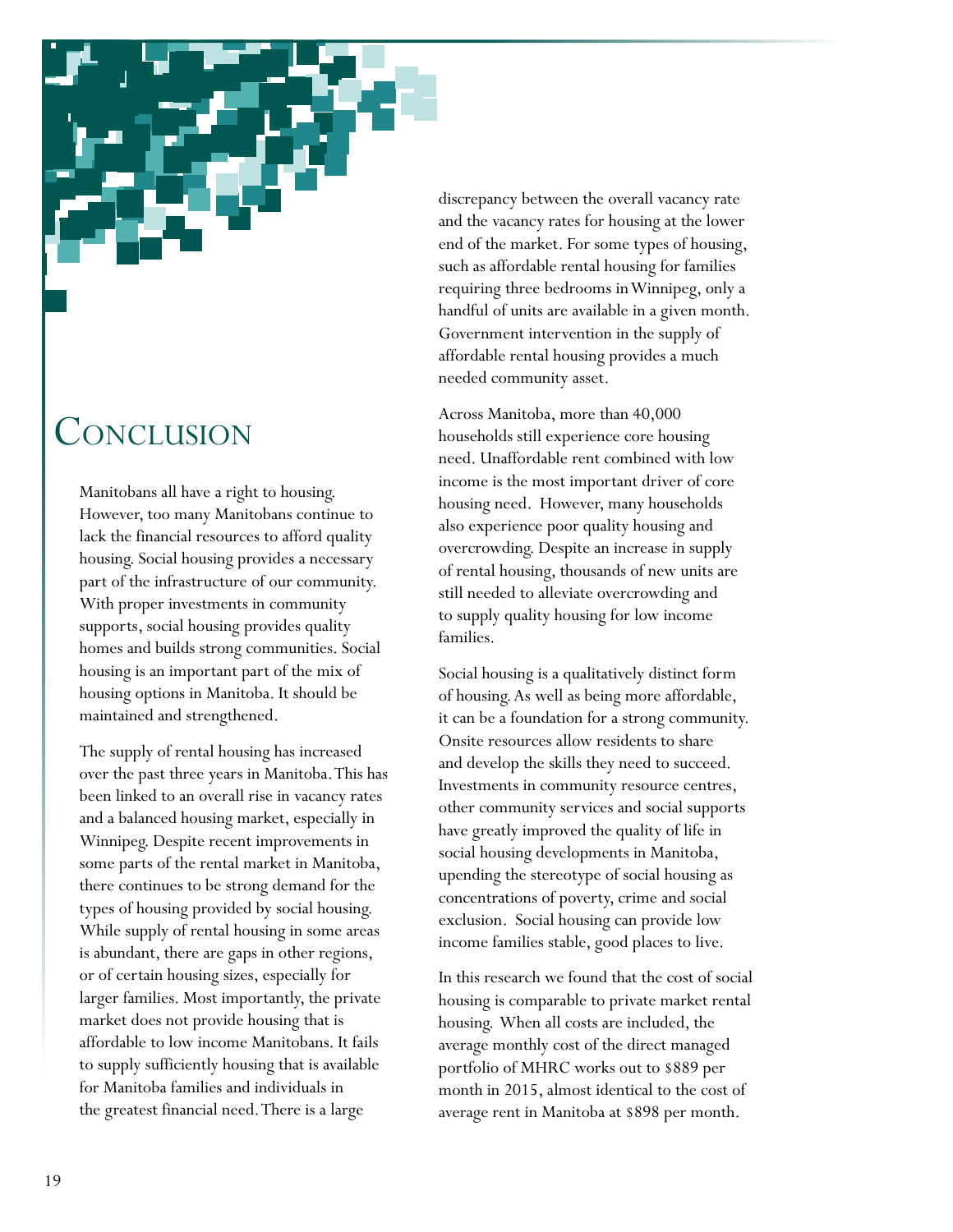The cost of housing in the private market, moreover does not reflect all the social benefits provided by social housing including social resources, community development, employment and environmental benefits.

Despite running cost effective housing, MHRC experiences a loss every year that must be made up with provincial subsidies. We found that part of the deficit reflects merely an accounting loss, owing to the way in which MHRC charges rent to the EIA program. Another part of the loss of MHRC is a result of nature of social housing. Social housing requires a subsidy because many families in Manitoba have incomes that are too low to afford the cost of building and maintaining housing. As such, they require subsidies of one form or another.

Housing is an investment. When done well, housing stimulates the economy, creates jobs, provides good homes and builds strong communities. It is essential that housing be built in the right places and in the appropriate amounts. The need for social housing in Manitoba remains very large even after several years of a provincial building program. Most recently, the federal government has indicated that it is considering launching a National Housing Strategy. Manitoba should complete its three-year plan to build 500 units of social housing. It should work with other levels of government so that provincial investments are multiplied. Most importantly, it should work with the community, so that all housing that is built meets the needs of low income households in Manitoba.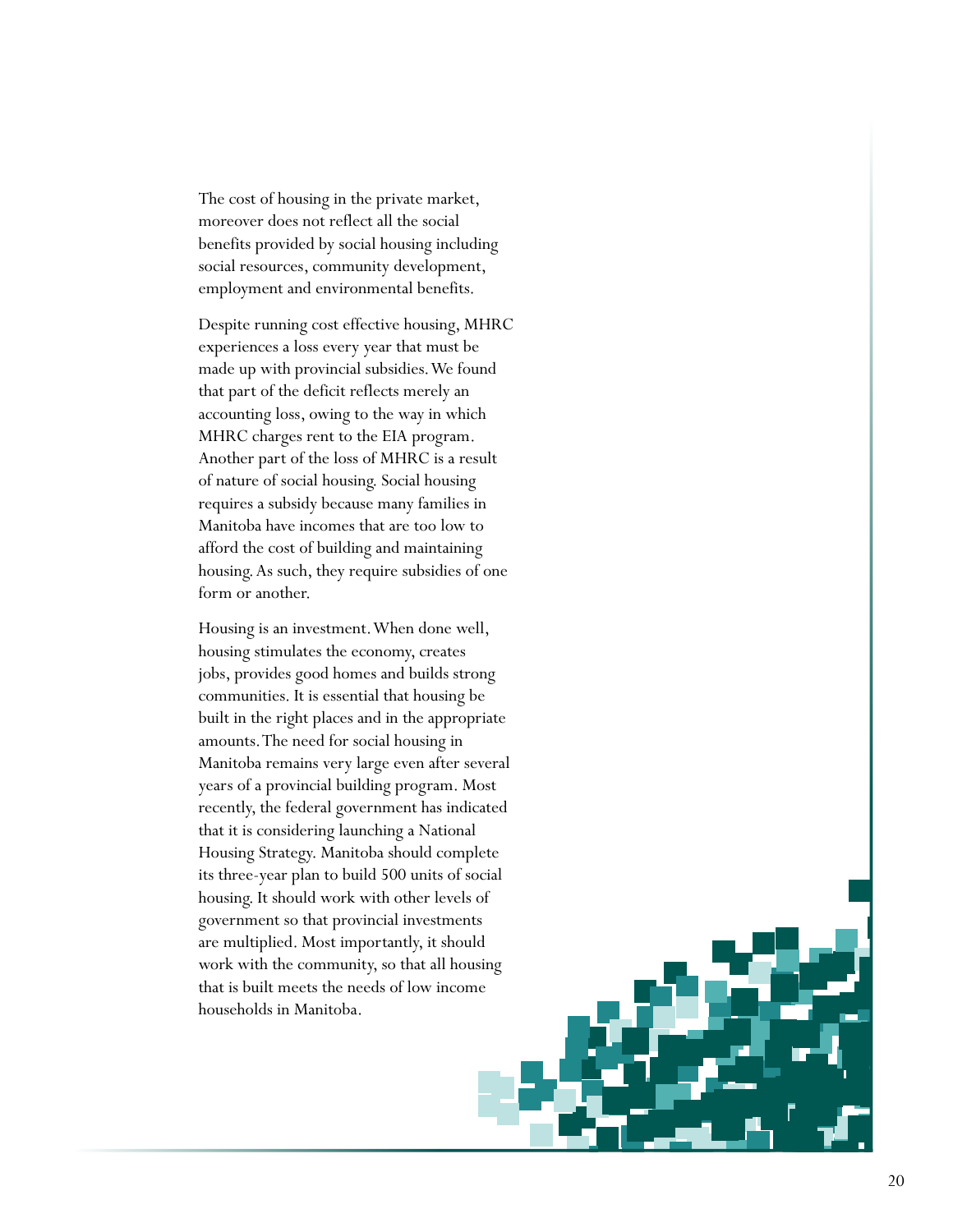#### <span id="page-21-0"></span>**References**

Bernas, Kirsten. 2015*. The View From Here (2015): Manitobans call for a renewed poverty reduction plan*. Winnipeg: Canadian Centre for Policy Alternatives-Manitoba.

Bernas, Kirsten. 2016. "Manitoba Post Election 2016: Change in course?" Canadian Community Economic Development Network-Manitoba. https://ccednet-rcdec. ca/en/blog/2016/06/20/manitoba-postelection-2016-change-course

Brandon, Josh. 2015. "The More Things Change: Low-Income Housing in Winnipeg Today," in Josh Brandon and Jim Silver (eds.). *Poor Housing: A Silent Crisis*. Halifax and Winnipeg: Fernwood Publishing.

Brandon, Josh and Evelyn Peters. 2014. M*oving to the City: Housing and Aboriginal Migration to Winnipeg*. Winnipeg: Canadian Centre for Policy Alternatives–Manitoba. p. 33.

Brandon, Josh and Molly McCracken. 2016. *Creating Pride Through Decent Work Social Enterprises in Manitoba*. Winnipeg: Canadian Centre for Policy Alternatives.

Canada Mortgage and Housing Corporation. CMHC Housing Market Information Portal: https://www03.cmhc-schl.gc.ca/hmiportal/ en/#Profile/1/1/Canada

Canada Mortgage and Housing Corporation. 2014. *Canadian Housing Observer 2014*. Ottawa: CMHC.

Canada Mortgage and Housing Corporation. 2015. Housing Market Outlook: Winnipeg CMA Spring 2015: https://www.cmhc-schl. gc.ca/odpub/esub/64355/64355\_2015\_B01. pdf

Canada Mortgage and Housing Corporation. 2016. "Dialogue with Duclos". Stakeholders Series, Vol. 1 Number 2. April 2016. Ottawa: Employment and Social Development Canada.

Canadian Centre for Policy Alternatives-Manitoba. 2009. *The View From Here (2009):*  *Manitobans call for a poverty reduction plan*. Winnipeg: Canadian Centre for Policy Alternatives-Manitoba.

City of Winnipeg. 2016. "Population of Winnipeg". [http://www.winnipeg.ca/cao/](http://www.winnipeg.ca/cao/pdfs/population.pdf/) [pdfs/population.pdf/](http://www.winnipeg.ca/cao/pdfs/population.pdf/)

Cooper, Sarah. 2013. *It's Getting Great: Government investment in Gilbert Park and Lord Selkirk Park*. Winnipeg: Canadian Centre for Policy Alternatives–Manitoba

Cooper, Sarah and Ian Skelton. 2015. Addressing Core Housing Need in Canada. Winnipeg: Canadian Centre for Policy Alternatives-Manitoba.

Dickie, John. 2016. "Federal Housing Investments," in PPMA News February 2016. Winnipeg: Professional Property Managers Association.

Downtown Winnipeg Market Research. 2015. "Downtown Trends". [http://](http://downtownwinnipegtrends.com/why-downtown/invest/) [downtownwinnipegtrends.com/why](http://downtownwinnipegtrends.com/why-downtown/invest/)[downtown/invest/](http://downtownwinnipegtrends.com/why-downtown/invest/)

Gotthilf, Rachel and Darrell Stavem. 2015. "Navigating Rental (Power) Relations: the 'Tenant Landlord Cooperation' Program," in in Josh Brandon and Jim Silver (eds.). *Poor Housing: A Silent Crisis*. Halifax and Winnipeg: Fernwood Publishing.

Klassen, Jess. 2016. Social Housing with Supports — The Case of WestEnd Commons. Winnipeg: Canadian Centre for Policy Alternatives-Manitoba.

Manitoba. 2016. Manitoba Assistance Regulation. 404/88 R.

Manitoba Families. 2016. "New Rental Housing Supply 2009-Present". Unpublished.

Manitoba Housing. 2012. "HomeWorks: Immigrant and Refugee Community Organization of Manitoba IRCOM II factsheet". https://www.gov.mb.ca/housing/ pubs/ircom\_II\_factsheet\_dec17-12.pdf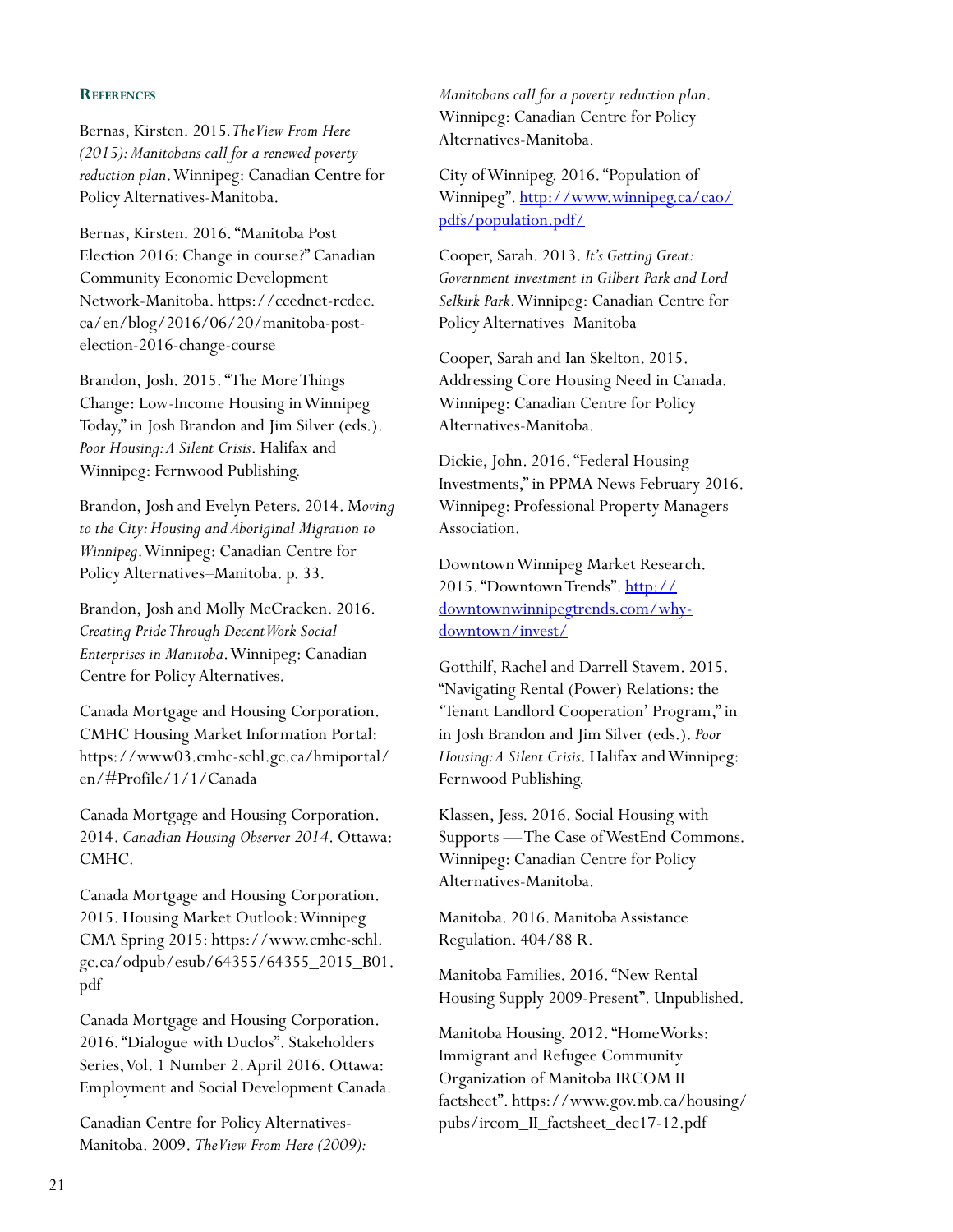Manitoba Housing. 2014. "Policy Development for Visitable Housing: Manitoba Housing Experience". [http://visitablehousingcanada.](http://visitablehousingcanada.com/wp-content/uploads/2014/10/Manitoba-VisitAble-Housing-Policy.pdf) [com/wp-content/uploads/2014/10/](http://visitablehousingcanada.com/wp-content/uploads/2014/10/Manitoba-VisitAble-Housing-Policy.pdf) [Manitoba-VisitAble-Housing-Policy.pdf](http://visitablehousingcanada.com/wp-content/uploads/2014/10/Manitoba-VisitAble-Housing-Policy.pdf)

Manitoba Housing and Community Development. Various years. Annual Reports 2002-2015. Winnipeg: Government of Manitoba.

Manitoba Housing and Community Development. 2016. Calls for Proposals. [http://www.gov.mb.ca/housing/mh/progs/](http://www.gov.mb.ca/housing/mh/progs/rfp.html) [rfp.html](http://www.gov.mb.ca/housing/mh/progs/rfp.html). accessed Oct 24, 2016.

Manitoba Housing and Community Development. 2014. Three Housing Plan. Winnipeg: Government of Manitoba. http:// www.gov.mb.ca/housing/mh/about/three\_ yr\_plan.html

Manitoba Housing and Community Development 2015. "Partnerships with Social Enterprise, New \$10-million Loan Fund Support Jobs for People Facing Employment Barriers: Minister Saran," Press Release January 19. http://news.gov.mb.ca/news/ index.html?item=37350

Manitoba Jobs and Economy. 2013*. EIA Rate Review, Fall 2013*. Winnipeg: Government of Manitoba.

Ryan, Carolyn. 2014. *Integrated, Place-Based Approaches to Changing Public Housing Communities: A Case Study of Lord Selkirk Park*. Master of Social Work Thesis, University of Manitoba.

Silver, Jim, Janice Goodman, Cheyenne Henry and Carolyn Young. 2015. "A Good Place to Live: Transforming Public Housing in Lord Selkirk Park," in Josh Brandon and Jim Silver (eds.). *Poor Housing: A Silent Crisis*. Halifax and Winnipeg: Fernwood Publishing.

Social Planning Council of Winnipeg. 2015. Street Census 2015. Winnipeg: Social Planning Council of Winnipeg.

Statistics Canada. 2011. National Household Survey, Statistics Canada Catalogue no. 99- 014-X2011027.

Statistics Canada. 2016. *Table 282-0078 - Labour force survey estimates (LFS), employees by union coverage, North American Industry Classification System (NAICS), sex and age group, annual (persons),* CANSIM (database).

World Health Organization (WHO). 1986. *Ottawa Charter for Health Promotion*. [http://](http://www.who.int/healthpromotion/conferences/previous/ottawa/en/index2.html) [www.who.int/healthpromotion/conferences/](http://www.who.int/healthpromotion/conferences/previous/ottawa/en/index2.html) [previous/ottawa/en/index2.html](http://www.who.int/healthpromotion/conferences/previous/ottawa/en/index2.html)